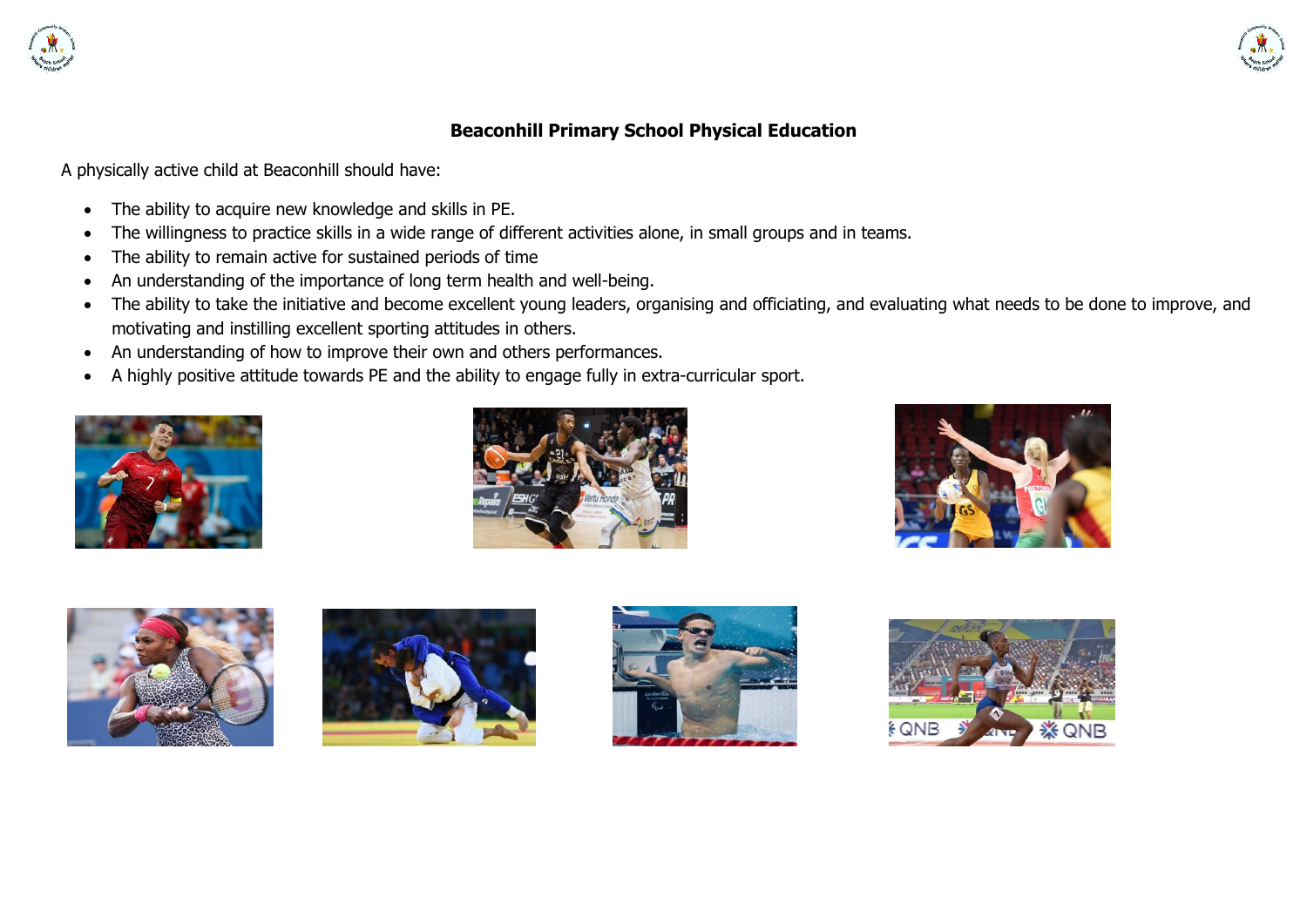



## **Physical Education Overview**

This curriculum map ensures that skills, knowledge and understanding are developed systematically across the beach curriculum.

|                   | <b>Autumn</b>                                 |                                     |                                      | <b>Spring</b>                    | <b>Summer</b>                                   |                                     |  |
|-------------------|-----------------------------------------------|-------------------------------------|--------------------------------------|----------------------------------|-------------------------------------------------|-------------------------------------|--|
| Year 1            | Gymnastics - Floor and apparatus work<br>Yoga |                                     | <b>Dance</b>                         | Yoga                             | Games/Multiskills<br>Yoga                       |                                     |  |
| <b>Year 2</b>     | Multi skills<br>Yoga                          |                                     | <b>Dance/Gymnastics</b><br>Yoga      |                                  | <b>Games</b><br>Yoga                            |                                     |  |
| Year <sub>3</sub> | Multi-skills                                  | <b>Netball</b>                      | <b>Gymnastics</b>                    | Dance                            | <b>Athletics</b>                                | <b>Rounders</b>                     |  |
| Year 4            | Football<br>Multi-skills<br><b>Dance</b>      | <b>Multi-skills</b><br><b>Dance</b> | <b>Gymnastics</b>                    | <b>Rugby</b><br><b>OAA</b>       | <b>Tennis</b>                                   | <b>Golf</b><br><b>Athletics</b>     |  |
| Year 5            | <b>Karate</b>                                 | Multi-skills<br><b>Pilates</b>      | <b>Skipping</b><br><b>Skip Dance</b> | Gymnastics<br><b>Hockey</b>      | Swimming<br><b>Athletics</b>                    | Volleyball<br>Striking and fielding |  |
| Year <sub>6</sub> | Multi-skills<br><b>Basketball</b>             | <b>Dance</b><br><b>Gymnastics</b>   | <b>Hockey</b><br>Gymnastics          | <b>Rugby</b><br><b>Badminton</b> | Kwik Cricket,<br><b>Athletics</b><br><b>OAA</b> | <b>Athletics</b><br><b>OAA</b>      |  |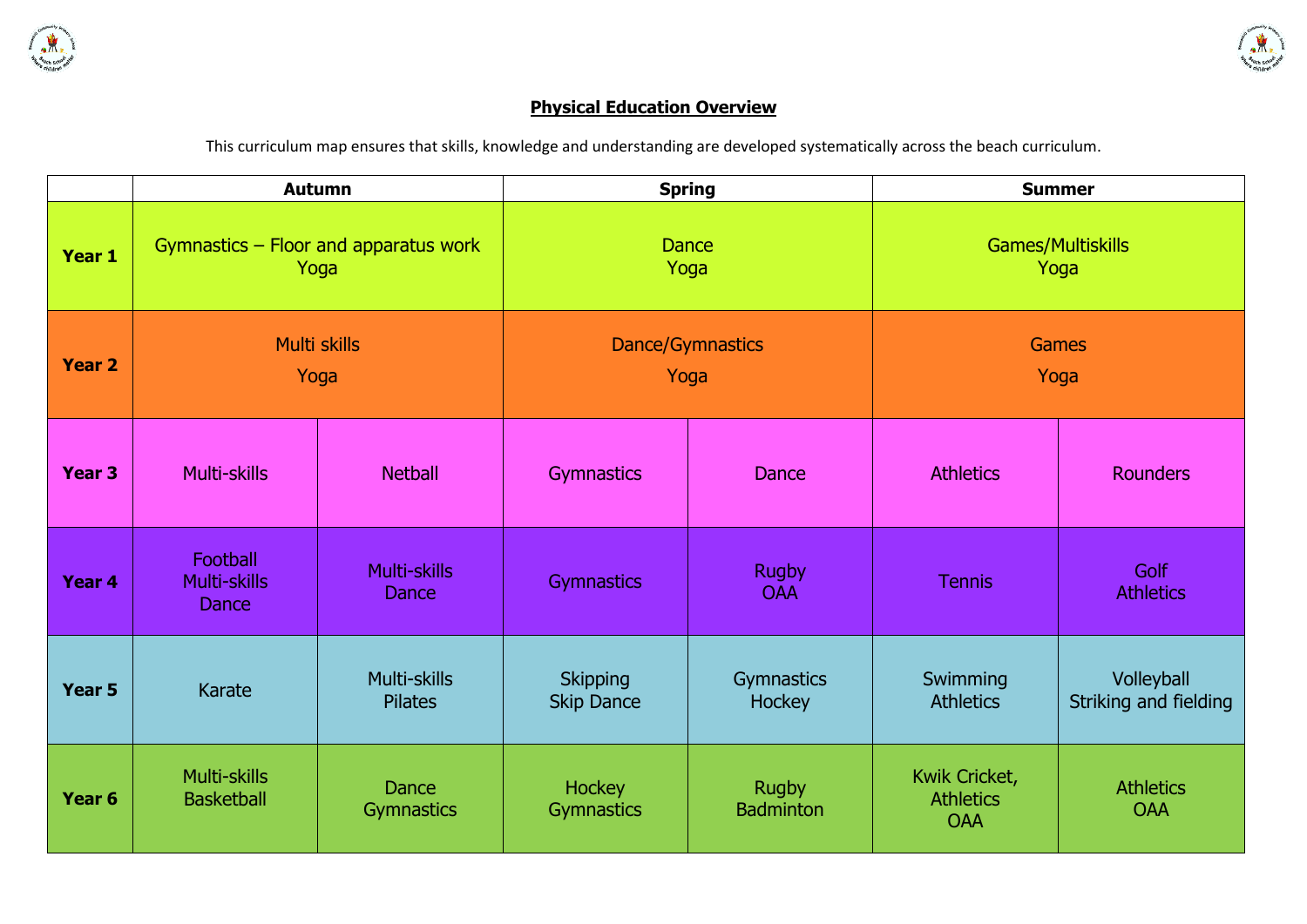



| <b>Nursery</b> | <b>Personal, Social and Emotional</b>                                               | <b>Physical Development</b>                                                                                                                                                                            | <b>Expressive Arts and Design</b>       |
|----------------|-------------------------------------------------------------------------------------|--------------------------------------------------------------------------------------------------------------------------------------------------------------------------------------------------------|-----------------------------------------|
|                | <b>Development</b>                                                                  | • Continue to develop their                                                                                                                                                                            | • Respond to what they have heard,      |
|                | • Select and use activities and resources,                                          | movement, balancing, riding                                                                                                                                                                            | expressing their thoughts and feelings. |
|                | with help when needed. This helps them<br>to achieve a goal they have chosen or one | (scooters, trikes and bikes) and                                                                                                                                                                       |                                         |
|                | which is suggested to them.                                                         | ball skills.                                                                                                                                                                                           |                                         |
|                | • Increasingly follow rules,                                                        | • Go up steps and stairs, or climb<br>up apparatus, using alternate                                                                                                                                    |                                         |
|                | understanding why they are                                                          | feet.                                                                                                                                                                                                  |                                         |
|                | important.                                                                          | · Skip, hop, stand on one leg and hold a                                                                                                                                                               |                                         |
|                | • Remember rules without needing an adult                                           | pose for a game like musical statues.                                                                                                                                                                  |                                         |
|                | to remind them.                                                                     | • Use large-muscle movements to wave flags<br>and streamers,                                                                                                                                           |                                         |
|                |                                                                                     | paint and make marks.                                                                                                                                                                                  |                                         |
|                |                                                                                     | • Start taking part in some group activities<br>which they make up for themselves, or in<br>teams.                                                                                                     |                                         |
|                |                                                                                     | • Increasingly able to use and remember<br>sequences and patterns of music that<br>are related to music and rhythm.                                                                                    |                                         |
|                |                                                                                     | . Match their developing physical skills to<br>tasks and activities in the setting. For<br>example, they decide whether to crawl,<br>walk or run across a plank, depending on<br>its length and width. |                                         |
|                |                                                                                     | • Choose the right resources to carry out<br>their own plan. For example, choosing<br>a spade to enlarge a small hole they<br>dug with a trowel.                                                       |                                         |
|                |                                                                                     | • Collaborate with others to manage<br>large items, such as moving a long<br>plank safely, carrying large hollow                                                                                       |                                         |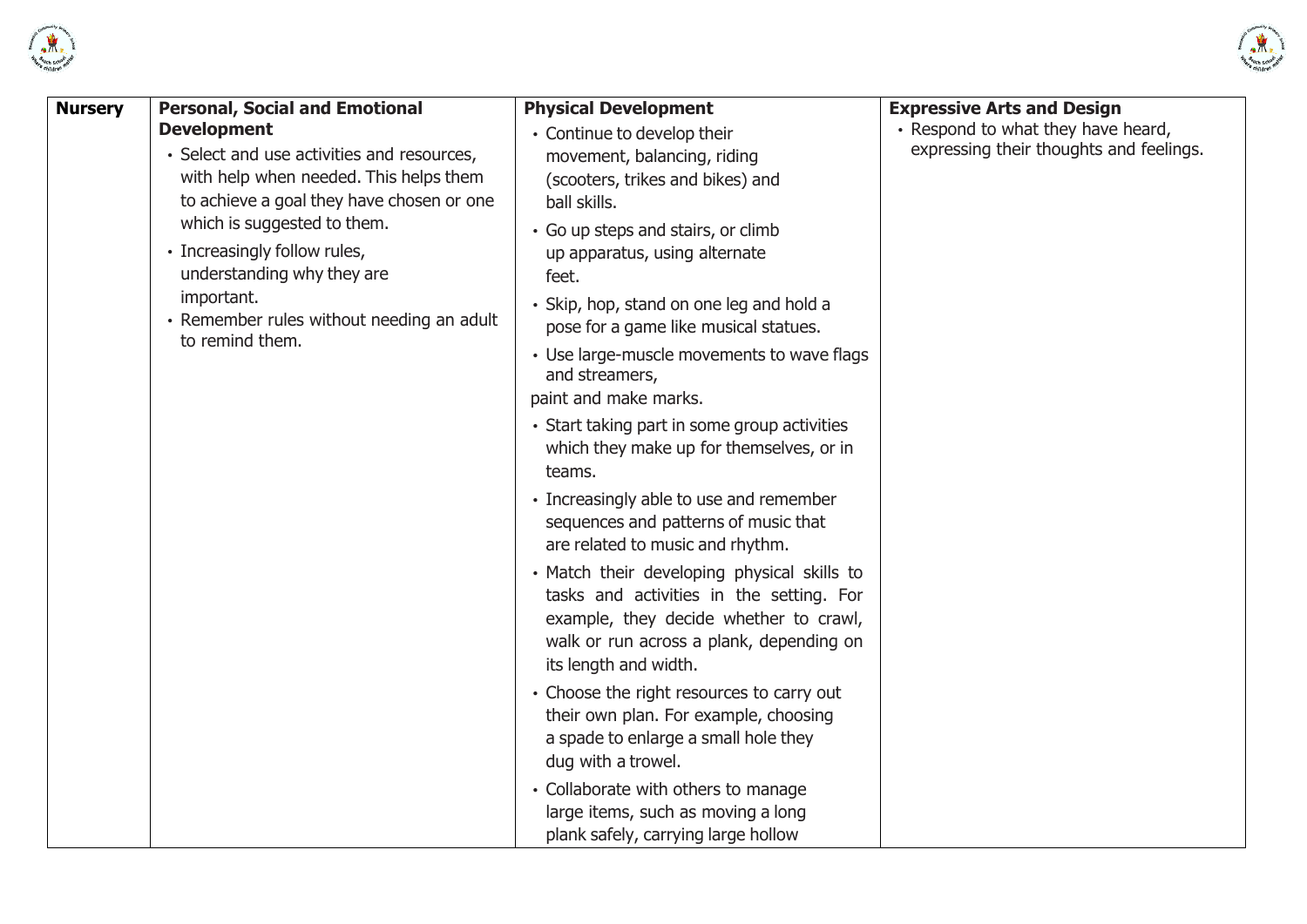



|                  |                                                                                                                                                                                                                                                                                                                                                                                                                                                                                                                                                                                              | blocks.                                                                                                                                                                                                                                                                                                                                                                                                                                                                                                                                                                                                                                                                                              |                                                                                                                                                                                                                                                                                                                                                                                                                                                                                                                                                                                                                                                                                                                                    |
|------------------|----------------------------------------------------------------------------------------------------------------------------------------------------------------------------------------------------------------------------------------------------------------------------------------------------------------------------------------------------------------------------------------------------------------------------------------------------------------------------------------------------------------------------------------------------------------------------------------------|------------------------------------------------------------------------------------------------------------------------------------------------------------------------------------------------------------------------------------------------------------------------------------------------------------------------------------------------------------------------------------------------------------------------------------------------------------------------------------------------------------------------------------------------------------------------------------------------------------------------------------------------------------------------------------------------------|------------------------------------------------------------------------------------------------------------------------------------------------------------------------------------------------------------------------------------------------------------------------------------------------------------------------------------------------------------------------------------------------------------------------------------------------------------------------------------------------------------------------------------------------------------------------------------------------------------------------------------------------------------------------------------------------------------------------------------|
|                  |                                                                                                                                                                                                                                                                                                                                                                                                                                                                                                                                                                                              | • Show a preference for a dominant hand.<br>• Be increasingly independent as they get<br>dressed and undressed. For example,<br>putting coats on and doing up zips.                                                                                                                                                                                                                                                                                                                                                                                                                                                                                                                                  |                                                                                                                                                                                                                                                                                                                                                                                                                                                                                                                                                                                                                                                                                                                                    |
| <b>Reception</b> | <b>Personal, Social and Emotional</b>                                                                                                                                                                                                                                                                                                                                                                                                                                                                                                                                                        | <b>Physical Development</b>                                                                                                                                                                                                                                                                                                                                                                                                                                                                                                                                                                                                                                                                          | <b>Expressive Arts and Design</b>                                                                                                                                                                                                                                                                                                                                                                                                                                                                                                                                                                                                                                                                                                  |
|                  | <b>Development</b><br>• Manage their own needs.<br>-personal hygiene<br>• Know and talk about the different<br>factors that support overall health and<br>wellbeing: regular physical activity<br><b>ELG</b><br>• Be confident to try new activities and show<br>independence,<br>· resilience and perseverance in the face of<br>a challenge.<br>• Explain the reasons for rules, know right<br>from wrong and try to behave<br>accordingly.<br>• Manage their own basic hygiene and<br>personal needs, including dressing.<br>• Work and play cooperatively and take<br>turns with others. | • Revise and refine the fundamental<br>movement skills they have already<br>acquired:<br>-rolling<br>- running<br>-crawling<br>- hopping<br>-walking<br>- skipping<br>-jumping - climbing<br>• Progress towards a more fluent style of<br>moving, with<br>· developing control and grace.<br>· Develop overall body-strength, balance,<br>coordination and agility needed to<br>engage successfully with future physical<br>education sessions and other physical<br>disciplines, including dance,<br>gymnastics, sport and swimming.<br>• Use their core muscle strength to achieve<br>a good posture<br>• when sitting at a table or sitting on<br>the floor.<br>•Combine different movements with | • Explore, use and refine a variety of artistic<br>effects to express their ideas and feelings.<br>• Return to and build on their previous<br>learning, refining ideas and developing<br>their ability to represent them.<br>• Create collaboratively, sharing ideas,<br>resources and skills.<br>• Listen attentively, move to and talk<br>about music, expressing their feelings<br>and responses.<br>• Watch and talk about dance and<br>performance art, expressing their<br>feelings and responses.<br>• Explore and engage in music making and<br>dance, performing solo or in groups.<br><b>ELG</b><br>• Perform songs, rhymes, poems and stories<br>with others, and (when appropriate) try to<br>move in time with music. |
|                  |                                                                                                                                                                                                                                                                                                                                                                                                                                                                                                                                                                                              | ease and fluency<br>•Confidently and safely use a range of<br>large and small apparatus indoors<br>and outdoors, alone and in a group.<br>· Develop overall body strength, balance,<br>coordination and agility.<br><b>ELG</b>                                                                                                                                                                                                                                                                                                                                                                                                                                                                       |                                                                                                                                                                                                                                                                                                                                                                                                                                                                                                                                                                                                                                                                                                                                    |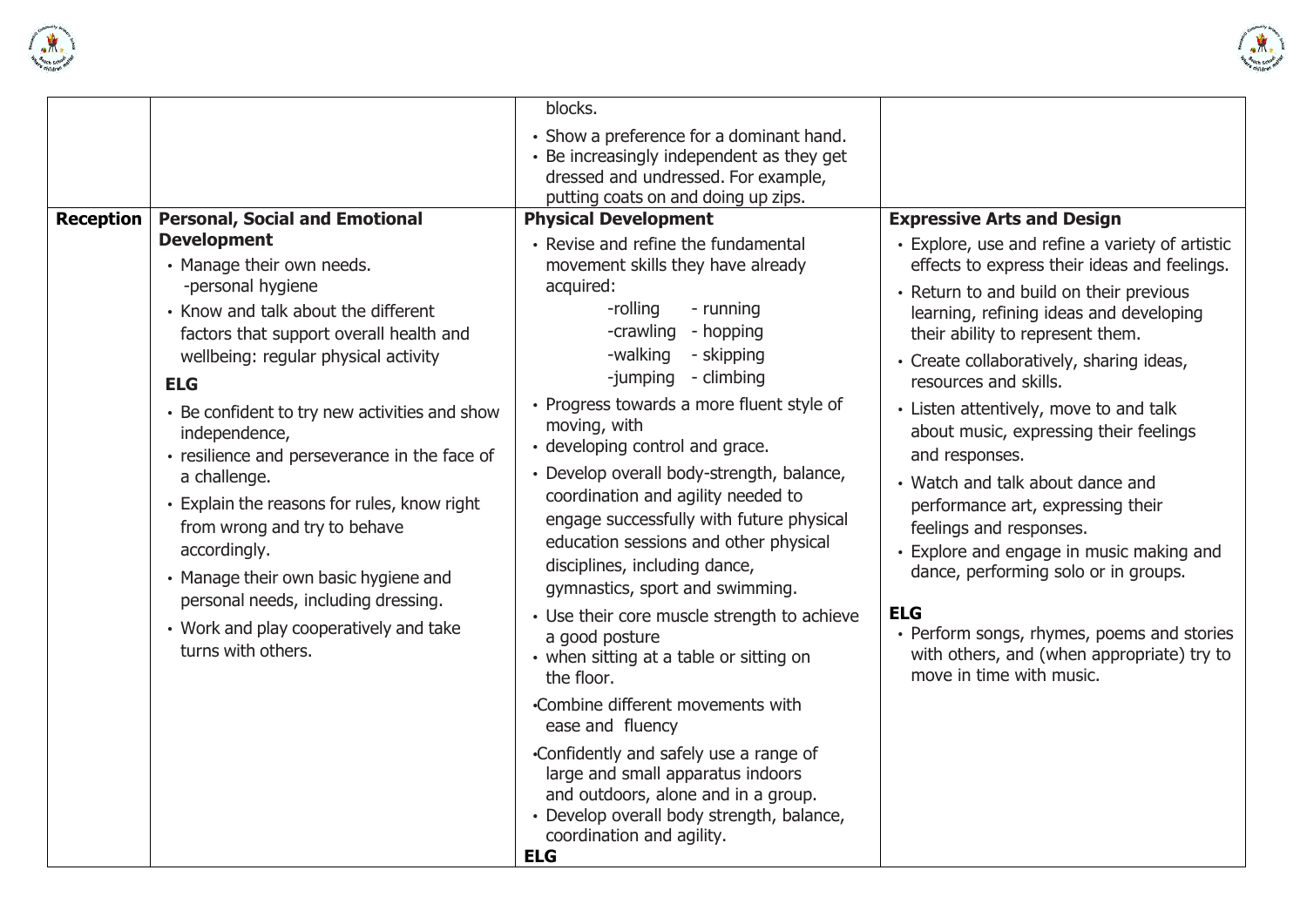



|               |                                                                                                                                                                                                                                                                                                                                                                                                                                                                                                                                                                                                         | • Negotiate space and obstacles safely,<br>with consideration for themselves and<br>others.<br>• Demonstrate strength,<br>balance and coordination<br>when playing.<br>• Move energetically, such as running,<br>jumping, dancing, hopping, skipping and<br>climbing.                                                                                                                                                                                                                                                                                                                               | <b>Summer term</b>                                                                                                                                                                                                                                                                                                                                                                                                                                                                                                                                                                                                                                                                                                                                                                                     |  |  |
|---------------|---------------------------------------------------------------------------------------------------------------------------------------------------------------------------------------------------------------------------------------------------------------------------------------------------------------------------------------------------------------------------------------------------------------------------------------------------------------------------------------------------------------------------------------------------------------------------------------------------------|-----------------------------------------------------------------------------------------------------------------------------------------------------------------------------------------------------------------------------------------------------------------------------------------------------------------------------------------------------------------------------------------------------------------------------------------------------------------------------------------------------------------------------------------------------------------------------------------------------|--------------------------------------------------------------------------------------------------------------------------------------------------------------------------------------------------------------------------------------------------------------------------------------------------------------------------------------------------------------------------------------------------------------------------------------------------------------------------------------------------------------------------------------------------------------------------------------------------------------------------------------------------------------------------------------------------------------------------------------------------------------------------------------------------------|--|--|
| <b>Year 1</b> | <b>Autumn term</b><br><b>Gymnastics - Floor and apparatus work</b>                                                                                                                                                                                                                                                                                                                                                                                                                                                                                                                                      | <b>Spring term</b><br><b>Dance</b>                                                                                                                                                                                                                                                                                                                                                                                                                                                                                                                                                                  | <b>Games/Multiskills</b>                                                                                                                                                                                                                                                                                                                                                                                                                                                                                                                                                                                                                                                                                                                                                                               |  |  |
|               | • Master basic movements developing<br>balance, agility and co-ordination.<br>Yoga<br>• To practise simple movement patterns<br>to support progress across other areas<br>of the PE curriculum.<br>• To develop core strength and stability<br>to support progress across other areas<br>of the PE curriculum.<br>• To improve both physical and mental<br>health<br>• To improve balance, strength,<br>endurance, and aerobic capacity in<br>children.<br>• To improve focus, memory, self-<br>esteem, academic performance, and<br>classroom behaviour, and reduce<br>anxiety and stress in children. | • Master basic movements developing<br>balance, agility and co-ordination.<br>Yoga<br>• To practise simple movement patterns<br>to support progress across other areas<br>of the PE curriculum.<br>• To develop core strength and stability<br>to support progress across other areas<br>of the PE curriculum.<br>To improve both physical and mental<br>health<br>• To improve balance, strength,<br>endurance, and aerobic capacity in<br>children.<br>To improve focus, memory, self-<br>esteem, academic performance, and<br>classroom behaviour, and reduce<br>anxiety and stress in children. | Master basic movements including<br>$\bullet$<br>running, jumping, throwing and<br>catching, as well as developing<br>balance, agility and co-ordination and<br>begin to apply these to a range of<br>activities.<br>Participate in team games, developing<br>$\bullet$<br>simple tactics for attacking and<br>defending.<br>Yoga<br>To practise simple movement patterns<br>$\bullet$<br>to support progress across other areas<br>of the PE curriculum.<br>To develop core strength and stability<br>$\bullet$<br>to support progress across other areas<br>of the PE curriculum.<br>• To improve both physical and mental<br>health<br>• To improve balance, strength,<br>endurance, and aerobic capacity in<br>children.<br>• To improve focus, memory, self-<br>esteem, academic performance, and |  |  |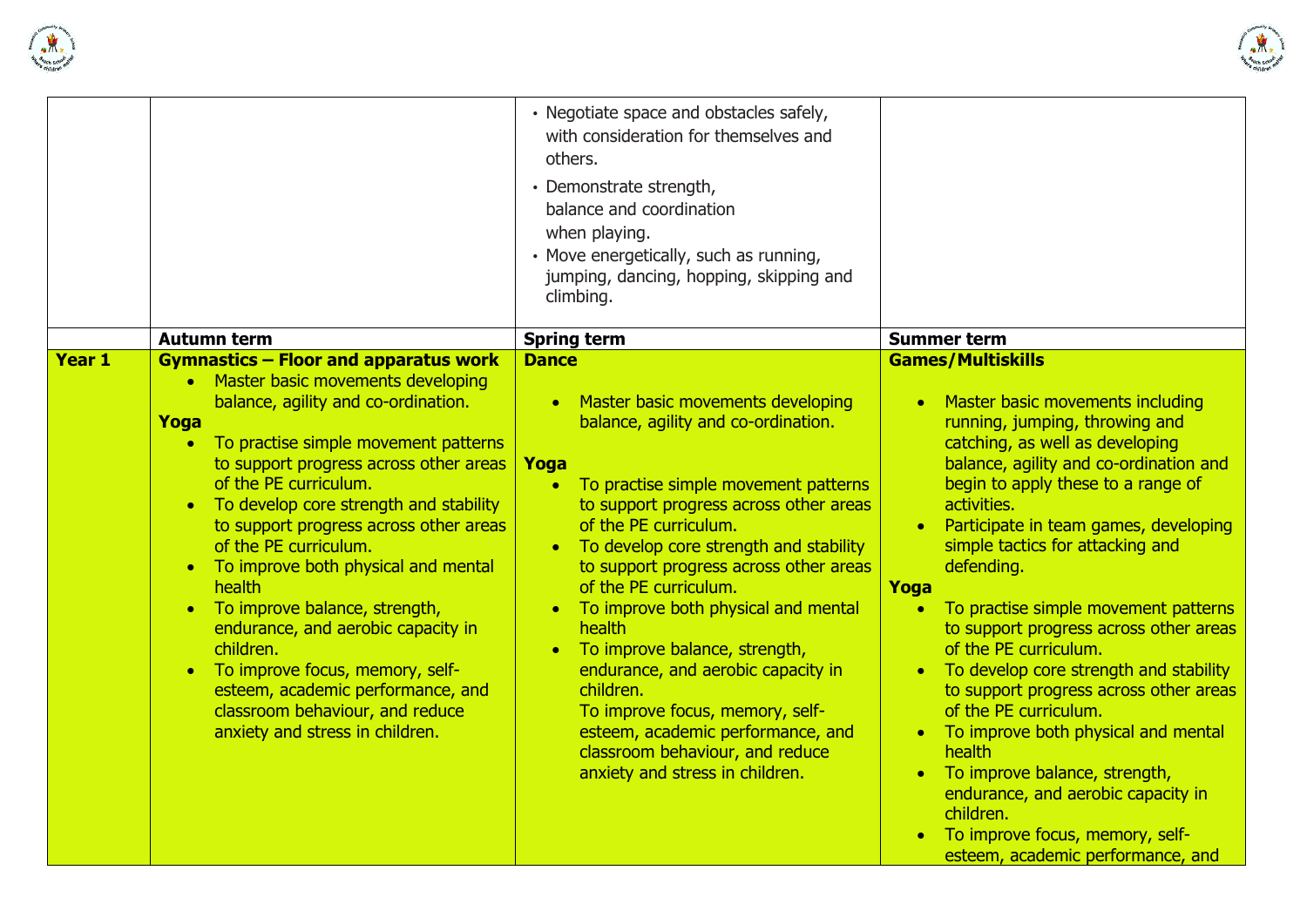



|                   |                                                                                                                                                                                                                                                                                                                                                                                                                                                                                                                                                                                                                                                                                    |                                                                                                                                                                                                                                                                                                                                                                                                                                                                                                                                                                                                                                                                                                                                                                     | classroom behaviour, and reduce<br>anxiety and stress in children.                                                                                                                                                                                                                                                                                                                                                                                                                                                                                                                                                                                                                                                                                                                                |
|-------------------|------------------------------------------------------------------------------------------------------------------------------------------------------------------------------------------------------------------------------------------------------------------------------------------------------------------------------------------------------------------------------------------------------------------------------------------------------------------------------------------------------------------------------------------------------------------------------------------------------------------------------------------------------------------------------------|---------------------------------------------------------------------------------------------------------------------------------------------------------------------------------------------------------------------------------------------------------------------------------------------------------------------------------------------------------------------------------------------------------------------------------------------------------------------------------------------------------------------------------------------------------------------------------------------------------------------------------------------------------------------------------------------------------------------------------------------------------------------|---------------------------------------------------------------------------------------------------------------------------------------------------------------------------------------------------------------------------------------------------------------------------------------------------------------------------------------------------------------------------------------------------------------------------------------------------------------------------------------------------------------------------------------------------------------------------------------------------------------------------------------------------------------------------------------------------------------------------------------------------------------------------------------------------|
| Year <sub>2</sub> | <b>Multiskills</b><br>Master basic movements by<br>developing balance, agility and co-<br>ordination and to begin to apply these<br>in a range of activities.<br>Yoga<br>• To practise simple movement patterns<br>to support progress across other areas<br>of the PE curriculum.<br>To develop core strength and stability<br>to support progress across other areas<br>of the PE curriculum.<br>To improve both physical and mental<br>health<br>To improve balance, strength,<br>endurance, and aerobic capacity in<br>children.<br>To improve focus, memory, self-<br>esteem, academic performance, and<br>classroom behaviour, and reduce<br>anxiety and stress in children. | <b>Dance/Gymnastics</b><br>Master basic movements including<br>running, jumping, throwing and<br>catching as well as developing<br>balance, agility and co-ordination and<br>to begin to apply these in a range of<br>activities.<br>. Yoga<br>To practise simple movement patterns<br>$\bullet$<br>to support progress across other areas<br>of the PE curriculum.<br>To develop core strength and stability<br>to support progress across other areas<br>of the PE curriculum.<br>To improve both physical and mental<br>health<br>To improve balance, strength,<br>endurance, and aerobic capacity in<br>children.<br>To improve focus, memory, self-<br>esteem, academic performance, and<br>classroom behaviour, and reduce<br>anxiety and stress in children. | <b>Games</b><br>Master basic movements including<br>running, jumping, throwing and<br>catching as well as developing<br>balance, agility and co-ordination and<br>to begin to apply these in a range of<br>activities.<br>Participate in team games, developing<br>simple tactics for attacking and<br>defending.<br>Yoga<br>To practise simple movement patterns<br>to support progress across other areas<br>of the PE curriculum.<br>To develop core strength and stability<br>to support progress across other areas<br>of the PE curriculum.<br>To improve both physical and mental<br>health<br>To improve balance, strength,<br>endurance, and aerobic capacity in<br>children.<br>To improve focus, memory, self-<br>esteem, academic performance, and<br>classroom behaviour, and reduce |
|                   |                                                                                                                                                                                                                                                                                                                                                                                                                                                                                                                                                                                                                                                                                    |                                                                                                                                                                                                                                                                                                                                                                                                                                                                                                                                                                                                                                                                                                                                                                     | anxiety and stress in children.                                                                                                                                                                                                                                                                                                                                                                                                                                                                                                                                                                                                                                                                                                                                                                   |
| Year <sub>3</sub> | <b>Multi-skills</b><br><b>Netball</b>                                                                                                                                                                                                                                                                                                                                                                                                                                                                                                                                                                                                                                              | <b>Gymnastics</b><br><b>Dance</b>                                                                                                                                                                                                                                                                                                                                                                                                                                                                                                                                                                                                                                                                                                                                   | <b>Athletics</b><br><b>Rounders</b>                                                                                                                                                                                                                                                                                                                                                                                                                                                                                                                                                                                                                                                                                                                                                               |
|                   | To develop flexibility, strength,<br>technique, control and balance.                                                                                                                                                                                                                                                                                                                                                                                                                                                                                                                                                                                                               | To develop flexibility, strength,<br>technique, control and balance.                                                                                                                                                                                                                                                                                                                                                                                                                                                                                                                                                                                                                                                                                                | To play competitive games, modified<br>where appropriate and apply basic                                                                                                                                                                                                                                                                                                                                                                                                                                                                                                                                                                                                                                                                                                                          |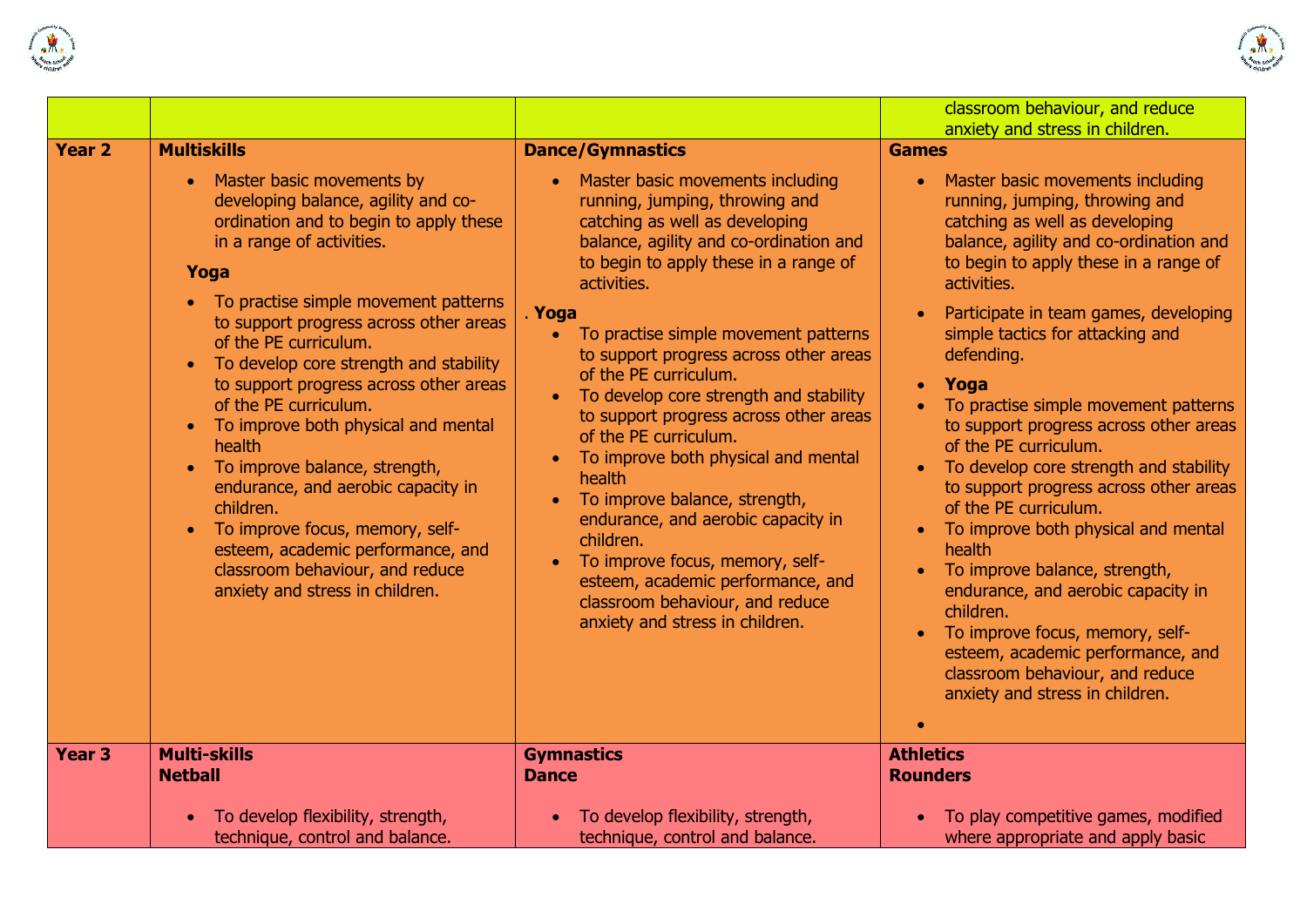



|        | To use running, jumping, throwing<br>and catching in isolation and in<br>combination.<br>To play competitive games, modified<br>where appropriate and apply basic<br>principles suitable for attacking and<br>defending.                                                                                                                                                                        | To compare their performances with<br>previous ones and demonstrate<br>improvement to achieve their personal<br>best.                                                                                                                                                                                                                                                                            | principles suitable for attacking and<br>defending.<br>To use running, jumping, throwing<br>and catching in isolation and in<br>combination.<br>To use running, jumping, throwing<br>and catching in isolation and in<br>combination.<br>To play competitive games, modified<br>where appropriate and apply basic<br>principles suitable for attacking and<br>defending.<br>Develop flexibility, strength,<br>technique, control and balance.<br>Compare their performances with<br>previous ones and demonstrate<br>improvement to achieve their personal<br>best |  |  |
|--------|-------------------------------------------------------------------------------------------------------------------------------------------------------------------------------------------------------------------------------------------------------------------------------------------------------------------------------------------------------------------------------------------------|--------------------------------------------------------------------------------------------------------------------------------------------------------------------------------------------------------------------------------------------------------------------------------------------------------------------------------------------------------------------------------------------------|--------------------------------------------------------------------------------------------------------------------------------------------------------------------------------------------------------------------------------------------------------------------------------------------------------------------------------------------------------------------------------------------------------------------------------------------------------------------------------------------------------------------------------------------------------------------|--|--|
| Year 4 | <b>Football</b><br><b>Multi-skills</b><br><b>Dance</b>                                                                                                                                                                                                                                                                                                                                          | <b>Gymnastics</b><br><b>Rugby</b><br><b>OAA</b>                                                                                                                                                                                                                                                                                                                                                  | <b>Tennis</b><br><b>Golf</b><br><b>Athletics</b>                                                                                                                                                                                                                                                                                                                                                                                                                                                                                                                   |  |  |
|        | Use running, jumping, throwing<br>and catching in isolation and in<br>combination<br>Play competitive games and apply<br>basic principles suitable for<br>attacking and defending.<br>Develop flexibility, strength,<br>technique, control and balance<br>Perform dances using a range of<br>$\bullet$<br>movement patterns<br>Compare their performances with<br>previous ones and demonstrate | Use running, jumping, throwing and<br>catching in isolation and in<br>combination<br>Play competitive games and apply<br>basic principles suitable for attacking<br>and defending.<br>Develop flexibility, strength,<br>technique, control and balance<br>Take part in outdoor and adventurous<br>activity challenges both individually<br>and within a team.<br>Compare their performances with | Use running, jumping, throwing and<br>catching in isolation and in<br>combination<br>Play competitive games (rugby)<br>modified where appropriate, and apply<br>basic principles suitable for attacking<br>and defending<br>Develop flexibility, strength,<br>technique, control and balance<br>Compare their performances with<br>previous ones and demonstrate<br>improvement to achieve their personal<br>best                                                                                                                                                  |  |  |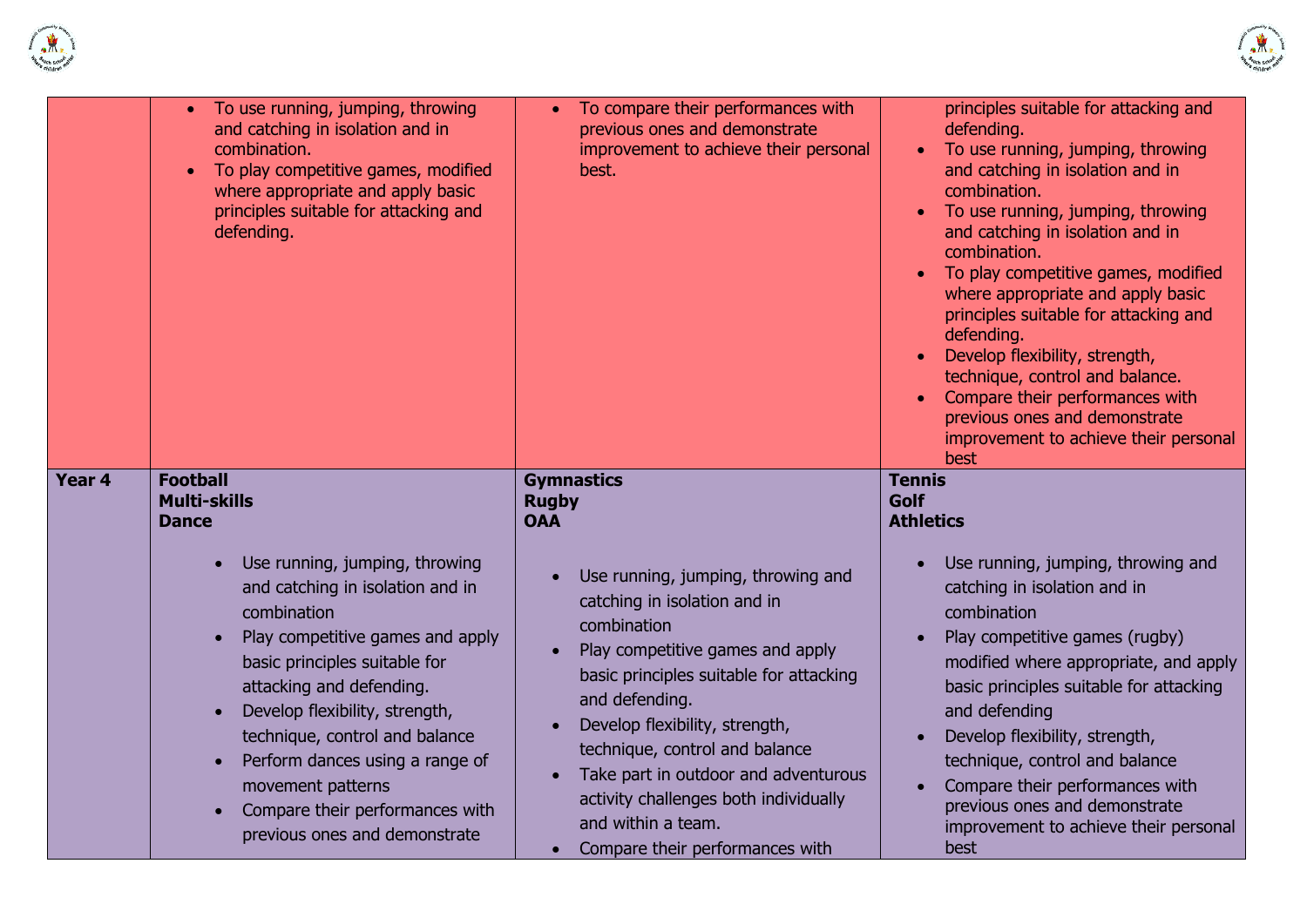



|                   | improvement to achieve their<br>personal best                                                                                                                                                                                                                                                                                                                                                                | previous ones and demonstrate<br>improvement to achieve their personal<br>best                                                                                                                                                                                                                                                                                                                                                                                       |                                                                                                                                                                                                                                                                                                                                                                                                                                                                                                           |  |  |
|-------------------|--------------------------------------------------------------------------------------------------------------------------------------------------------------------------------------------------------------------------------------------------------------------------------------------------------------------------------------------------------------------------------------------------------------|----------------------------------------------------------------------------------------------------------------------------------------------------------------------------------------------------------------------------------------------------------------------------------------------------------------------------------------------------------------------------------------------------------------------------------------------------------------------|-----------------------------------------------------------------------------------------------------------------------------------------------------------------------------------------------------------------------------------------------------------------------------------------------------------------------------------------------------------------------------------------------------------------------------------------------------------------------------------------------------------|--|--|
| Year <sub>5</sub> | <b>Karate</b><br><b>Multi-skills</b><br><b>Pilates</b>                                                                                                                                                                                                                                                                                                                                                       | <b>Skipping</b><br><b>Skip Dance</b><br><b>Gymnastics</b><br><b>Hockey</b>                                                                                                                                                                                                                                                                                                                                                                                           | <b>Swimming</b><br><b>Athletics</b><br><b>Volleyball</b><br><b>Striking and fielding</b>                                                                                                                                                                                                                                                                                                                                                                                                                  |  |  |
|                   | Use running, jumping, throwing and<br>catching in isolation and in<br>combination<br>Play competitive games, modified<br>where appropriate and apply basic<br>principles suitable for attacking and<br>defending.<br>Develop flexibility, strength,<br>technique, control and balance.<br>Compare their performances with<br>previous ones and demonstrate<br>improvement to achieve their personal<br>best. | Use running, jumping, throwing and<br>catching in isolation and in<br>combination<br>Play competitive games, modified<br>where appropriate and apply basic<br>principles suitable for attacking and<br>defending.<br>Develop flexibility, strength,<br>technique, control and balance<br>Perform dances using a range of<br>movement patterns.<br>Compare their performances with<br>previous ones and demonstrate<br>improvement to achieve their personal<br>best. | Use running, jumping, throwing and<br>catching in isolation and in<br>combination<br>Play competitive games, modified<br>$\bullet$<br>where appropriate and apply basic<br>principles suitable for attacking and<br>defending<br>Develop flexibility, strength,<br>technique, control and balance<br>Perform dances using a range of<br>$\bullet$<br>movement patterns<br>Compare their performances with<br>$\bullet$<br>previous ones and demonstrate<br>improvement to achieve their personal<br>best. |  |  |
| Year <sub>6</sub> | <b>Multi-skills</b><br><b>Basketball</b><br><b>Dance</b><br><b>Gymnastics</b>                                                                                                                                                                                                                                                                                                                                | <b>Hockey</b><br><b>Gymnastics</b><br><b>Rugby</b><br><b>Badminton</b>                                                                                                                                                                                                                                                                                                                                                                                               | <b>Kwik Cricket,</b><br><b>Athletics</b><br><b>OAA</b>                                                                                                                                                                                                                                                                                                                                                                                                                                                    |  |  |
|                   | Use running, jumping, throwing and<br>catching in isolation and in<br>combination<br>Play competitive games, modified<br>$\bullet$<br>where appropriate and apply basic<br>principles suitable for attacking and                                                                                                                                                                                             | Use running, jumping, throwing and<br>catching in isolation and in<br>combination<br>Play competitive games, modified<br>where appropriate and apply basic<br>principles suitable for attacking and<br>defending                                                                                                                                                                                                                                                     | Use running, jumping, throwing and<br>catching in isolation and in<br>combination<br>Play competitive games, modified<br>$\bullet$<br>where appropriate and apply basic<br>principles suitable for attacking and<br>defending<br>Develop flexibility, strength,<br>$\bullet$                                                                                                                                                                                                                              |  |  |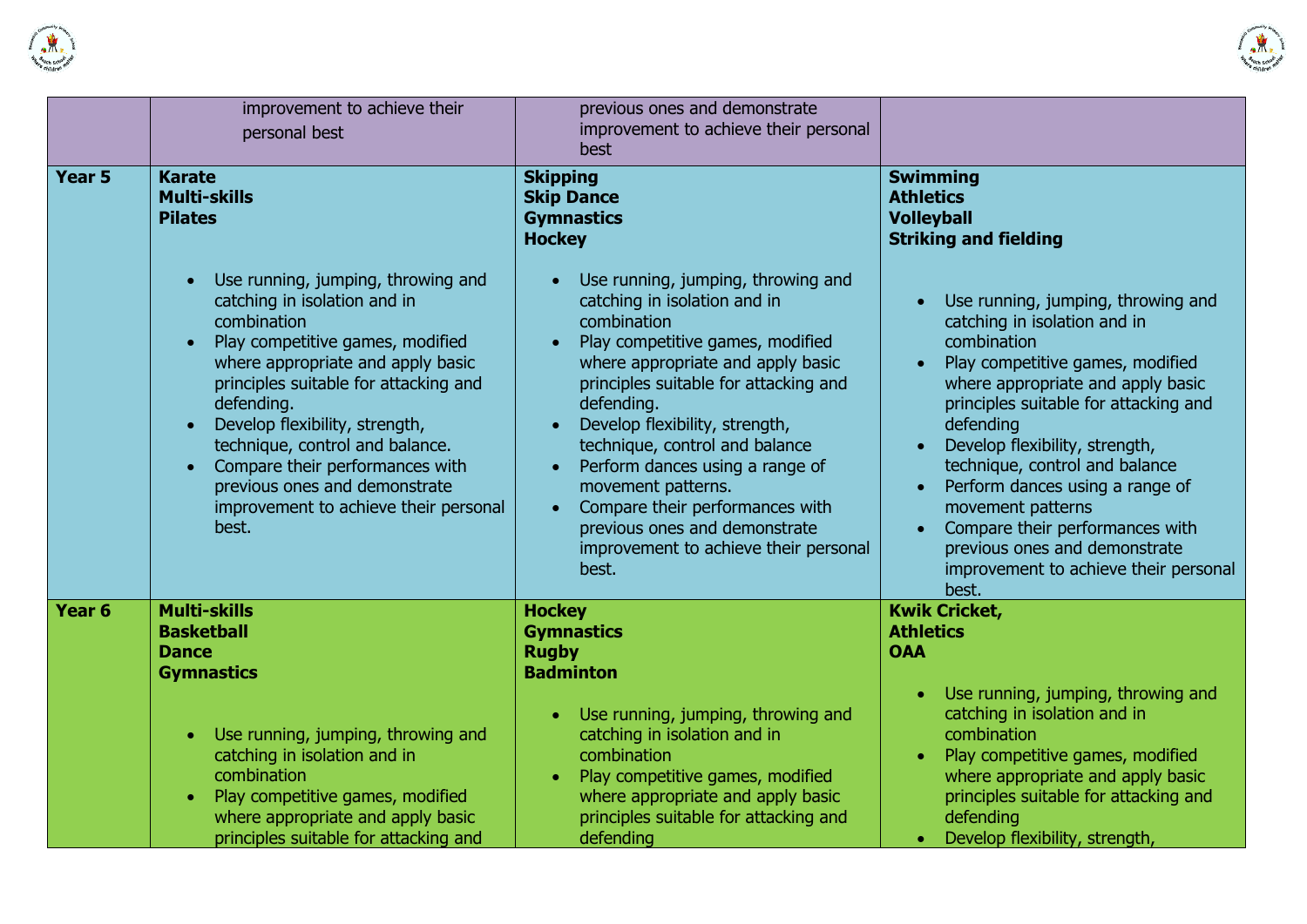



| defending<br>Develop flexibility, strength,<br>technique, control and balance<br>Perform dances using a range of<br>movement patterns | Develop flexibility, strength,<br>technique, control and balance | technique, control and balance<br>• Take part in outdoor and adventurous<br>activity challenges both individually<br>and within a team<br>• Compare their performances with<br>previous ones and demonstrate<br>improvement to achieve their personal<br>best. |
|---------------------------------------------------------------------------------------------------------------------------------------|------------------------------------------------------------------|----------------------------------------------------------------------------------------------------------------------------------------------------------------------------------------------------------------------------------------------------------------|
|---------------------------------------------------------------------------------------------------------------------------------------|------------------------------------------------------------------|----------------------------------------------------------------------------------------------------------------------------------------------------------------------------------------------------------------------------------------------------------------|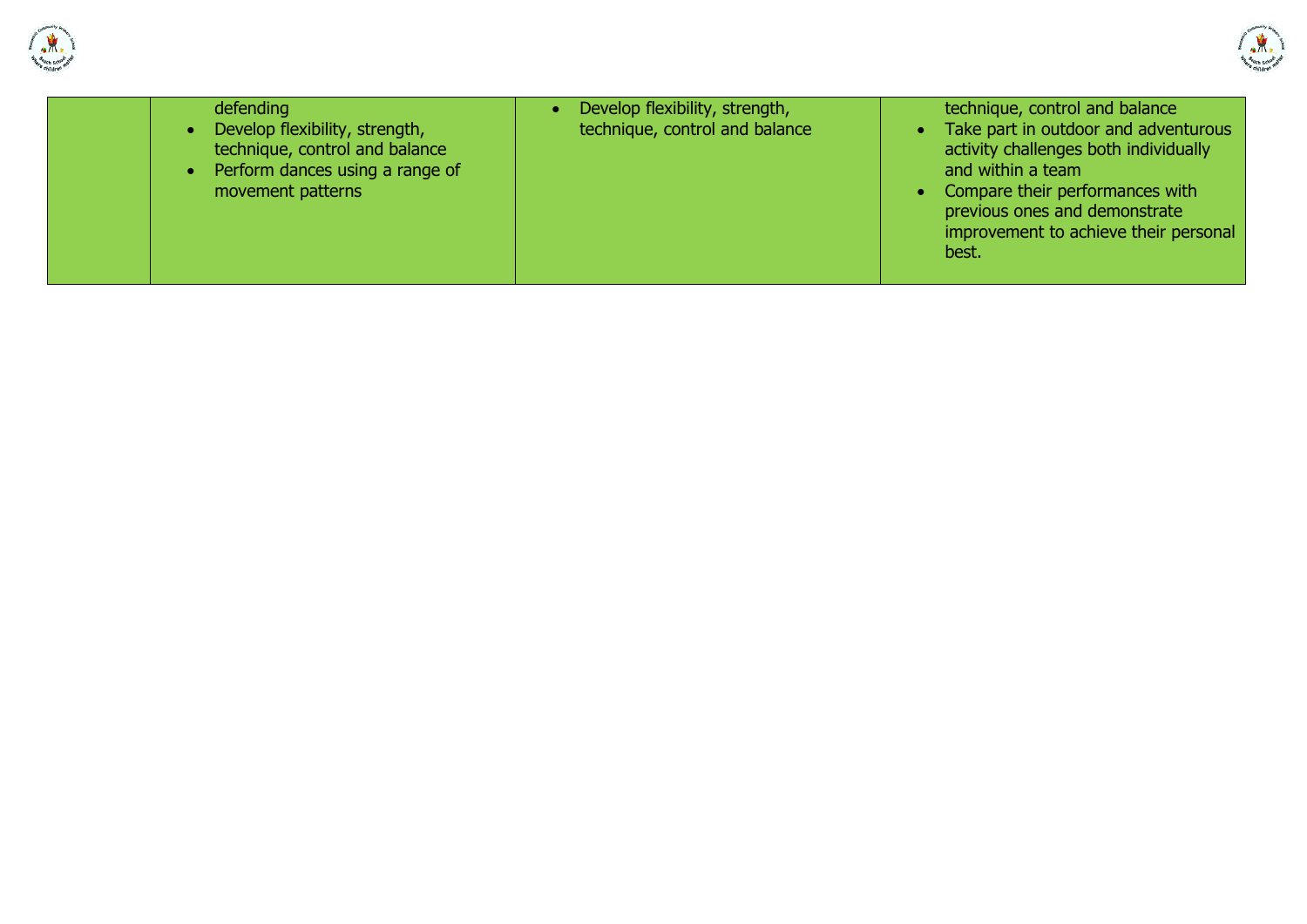

## **Skills and Progression: Dance**

**AR** Report of

| <b>EYFS</b>                                                                                                                                                                                                                                                             |                                                                                                                                                                                                                     |                                                                                                                                                                                                                                                                                | <b>KS1 National Curriculum Aims</b>                                                                                                                                                                                                                                                                                                                                                                                                                                                                                                                                                                                                                                                                             |                                                                                                                                                                                                                  |                                                                                                                                                                                                                                                                                                     |                                                                                                                                                                                                                                                                                                                                                                                                                                                                                                                                                                                                                                                                                                                                                                                                             | <b>KS2 National Curriculum Aims</b>                                                                                                                                                                                                                                            |                                                                                                                                                                                                                                                                                 |
|-------------------------------------------------------------------------------------------------------------------------------------------------------------------------------------------------------------------------------------------------------------------------|---------------------------------------------------------------------------------------------------------------------------------------------------------------------------------------------------------------------|--------------------------------------------------------------------------------------------------------------------------------------------------------------------------------------------------------------------------------------------------------------------------------|-----------------------------------------------------------------------------------------------------------------------------------------------------------------------------------------------------------------------------------------------------------------------------------------------------------------------------------------------------------------------------------------------------------------------------------------------------------------------------------------------------------------------------------------------------------------------------------------------------------------------------------------------------------------------------------------------------------------|------------------------------------------------------------------------------------------------------------------------------------------------------------------------------------------------------------------|-----------------------------------------------------------------------------------------------------------------------------------------------------------------------------------------------------------------------------------------------------------------------------------------------------|-------------------------------------------------------------------------------------------------------------------------------------------------------------------------------------------------------------------------------------------------------------------------------------------------------------------------------------------------------------------------------------------------------------------------------------------------------------------------------------------------------------------------------------------------------------------------------------------------------------------------------------------------------------------------------------------------------------------------------------------------------------------------------------------------------------|--------------------------------------------------------------------------------------------------------------------------------------------------------------------------------------------------------------------------------------------------------------------------------|---------------------------------------------------------------------------------------------------------------------------------------------------------------------------------------------------------------------------------------------------------------------------------|
| Children will:<br>Negotiate space and obstacles safely, with<br>consideration for themselves and others<br>Demonstrate strength, balance and<br>coordination when playing.<br>Move energetically, such as running, jumping,<br>dancing, hopping, skipping and climbing. |                                                                                                                                                                                                                     |                                                                                                                                                                                                                                                                                | Pupils should develop fundamental movement skills, become increasingly<br>competent and confident and access a broad range of opportunities to<br>extend their agility, balance and coordination, individually and with<br>others. They should be able to engage in competitive (both against self<br>and against others) and co-operative physical activities, in a range of<br>increasingly challenging situations. Pupils should be taught to:<br>master basic movements including running, jumping, throwing<br>$\bullet$<br>and catching, as well as developing balance, agility and<br>coordination, and begin to apply these in a range of activities;<br>perform dances using simple movement patterns. |                                                                                                                                                                                                                  |                                                                                                                                                                                                                                                                                                     | Pupils should continue to apply and develop a broader range of skills,<br>learning how to use them in different ways and to link them to make<br>actions and sequences of movement. They should enjoy<br>communicating, collaborating and competing with each other. They<br>should develop an understanding of how to improve in different<br>physical activities and sports and learn how to evaluate and recognise<br>their own success.<br>Pupils should be taught to:<br>Develop flexibility, strength, technique, control and balance<br>$\bullet$<br>[for example, through athletics and gymnastics.<br>perform dances using a range of movement patterns;<br>$\bullet$<br>Compare their performances with previous ones and<br>$\bullet$<br>demonstrate improvement to achieve their personal best. |                                                                                                                                                                                                                                                                                |                                                                                                                                                                                                                                                                                 |
| <b>Skill</b>                                                                                                                                                                                                                                                            | <b>Reception</b>                                                                                                                                                                                                    | <b>Year One</b>                                                                                                                                                                                                                                                                | <b>Year Two</b>                                                                                                                                                                                                                                                                                                                                                                                                                                                                                                                                                                                                                                                                                                 | <b>Year Three</b>                                                                                                                                                                                                | <b>Year Four</b>                                                                                                                                                                                                                                                                                    |                                                                                                                                                                                                                                                                                                                                                                                                                                                                                                                                                                                                                                                                                                                                                                                                             | <b>Year Five</b>                                                                                                                                                                                                                                                               | <b>Year Six</b>                                                                                                                                                                                                                                                                 |
| Health and fitness                                                                                                                                                                                                                                                      | Describe how the body<br>feels when still and<br>when exercising.                                                                                                                                                   | Recognise and describe<br>how the body feels during<br>and after different physical<br>activities.<br>Explain what they need to<br>stay healthy.                                                                                                                               | Recognise and describe<br>how the body feels during<br>and after different<br>physical activities.<br>Explain what they need to<br>stay healthy.                                                                                                                                                                                                                                                                                                                                                                                                                                                                                                                                                                | Recognise and describe<br>the effects of exercise<br>on the body.<br>Know the importance of<br>strength and flexibility<br>for physical activity.<br>Explain why it is<br>important to warm up<br>and cool down. | Describe how the body reacts<br>at different times and how this<br>affects performance.<br>Explain why exercise is good<br>for your health.<br>Know some reasons for<br>warming up and cooling down.                                                                                                |                                                                                                                                                                                                                                                                                                                                                                                                                                                                                                                                                                                                                                                                                                                                                                                                             | Know and understand the<br>reasons for warming up<br>and cooling down.<br>Explain some safety<br>principles when preparing<br>for and during exercise.                                                                                                                         | Understand the<br>importance of warming<br>up and cooling down.<br>Carry out warm-ups and<br>coo;-downs safely and<br>effectively.<br>Understand why exercise<br>is good for health, fitness<br>and wellbeing.<br>Know ways that they can<br>become healthier.                  |
| Dance skills                                                                                                                                                                                                                                                            | Join a range of different<br>movements together.<br>Change the speed of<br>their actions.<br>Change the style of their<br>movements.<br>Create a short<br>movement phrase which<br>demonstrates their own<br>ideas. | Copy and repeat actions.<br>Put a sequence of actions<br>together to create a motif.<br>Vary the speed of their<br>actions.<br>Use simple choreographic<br>devices such as unison,<br>canon and mirroring.<br>Begin to improvise<br>independently to create a<br>simple dance. | Copy, remember and<br>repeat actions.<br>Create a short motif<br>inspired by a stimulus.<br>Change the speed and<br>level of their actions.<br>Use simple choreographic<br>devices such as unison,<br>canon and mirroring.<br>Use different transitions<br>within a dance motif.                                                                                                                                                                                                                                                                                                                                                                                                                                | Begin to improvise with<br>a partner to create a<br>simple dance.<br>Use simple dance<br>vocabulary to compare<br>and improve work.<br>Perform with some<br>awareness of rhythm<br>and expression.               | Identify and repeat the<br>movement patterns and<br>actions of a chosen dance<br>style.<br>Compose a dance that reflects<br>the chosen dance style.<br>Confidently improvise with a<br>partner or on their own.<br>Compose longer dance<br>sequences in a small group.<br>Demonstrate precision and |                                                                                                                                                                                                                                                                                                                                                                                                                                                                                                                                                                                                                                                                                                                                                                                                             | Identify and repeat the<br>movement patterns and<br>actions of a chosen dance<br>style.<br>Compose individual,<br>partner and group dances<br>that reflect the chosen<br>dance style.<br>Show a change of pace<br>and timing in their<br>movements.<br>Develop an awareness of | Identify and repeat the<br>movement patterns and<br>actions of a chosen dance<br>style.<br>Compose individual,<br>partner and group dances<br>that reflect the chosen<br>dance style.<br>Use dramatic expression<br>in dance movements and<br>motifs<br>Perform with confidence |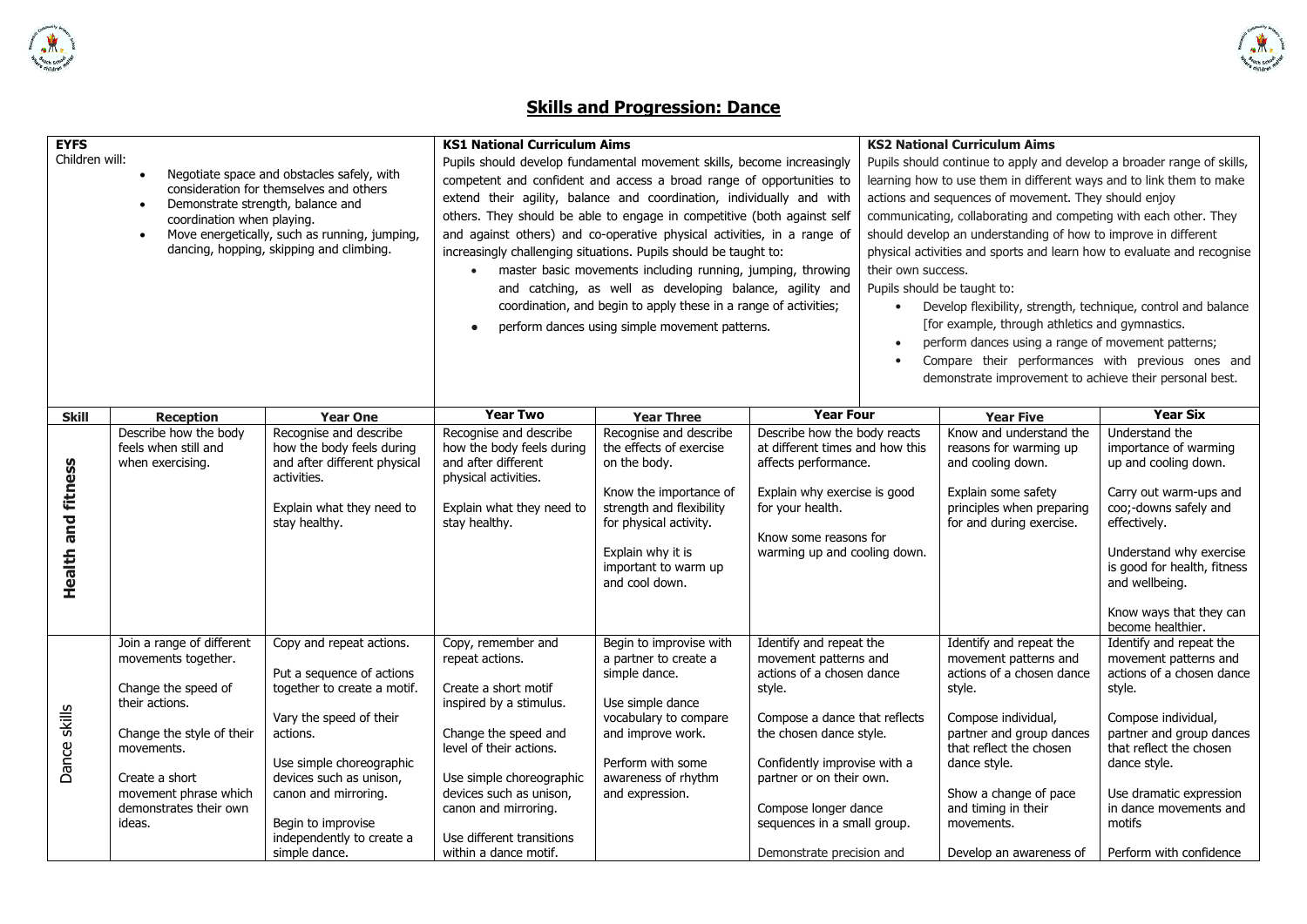



|  | Move in time to music. | some control in response to<br>stimuli. | their use of space.                              | using a range of<br>movement patterns.                 |
|--|------------------------|-----------------------------------------|--------------------------------------------------|--------------------------------------------------------|
|  | Improve the timing of  | Begin to vary dynamics and              | Demonstrate imagination<br>and creativity in the |                                                        |
|  | their actions.         | develop actions and motifs in           | movements they devise in                         | Demonstrate strong and                                 |
|  |                        | response to stimuli.                    | response to stimuli.                             | controlled movements                                   |
|  |                        |                                         |                                                  | through a dance                                        |
|  |                        | Demonstrate rhythm and                  | Use transitions to link                          | sequence.                                              |
|  |                        | spatial awareness.                      | motifs smoothly together.                        |                                                        |
|  |                        | Change parts of a dance as a            | Improvise with                                   | Combine flexibility,<br>techniques and                 |
|  |                        | result of self-evaluation.              | confidence, still                                | movements to create a                                  |
|  |                        | Use simple dance vocabulary             | demonstrating fluency                            | fluent sequence.                                       |
|  |                        | when comparing and improving            | across the sequence.                             |                                                        |
|  |                        | work.                                   |                                                  | Move appropriately and                                 |
|  |                        |                                         | Ensure their actions fit                         | with the required style in                             |
|  |                        |                                         | the rhythm of the music.                         | relation to the stimulus<br>e.g. using various levels, |
|  |                        |                                         | Modify parts of a                                | ways of travelling and                                 |
|  |                        |                                         | sequence as a result of                          | motifs.                                                |
|  |                        |                                         | self and peer evaluation.                        |                                                        |
|  |                        |                                         |                                                  | Show a change of pace                                  |
|  |                        |                                         | Use more complex dance                           | and timings in their                                   |
|  |                        |                                         | vocabulary to compare                            | movements.                                             |
|  |                        |                                         | and improve work.                                | Move rhythmically and                                  |
|  |                        |                                         |                                                  | accurately in dance                                    |
|  |                        |                                         |                                                  | sequences.                                             |
|  |                        |                                         |                                                  |                                                        |
|  |                        |                                         |                                                  | Improvise with                                         |
|  |                        |                                         |                                                  | confidence, still                                      |
|  |                        |                                         |                                                  | demonstrating fluency<br>across their sequence.        |
|  |                        |                                         |                                                  | Dance with fluency and                                 |
|  |                        |                                         |                                                  | control linking all                                    |
|  |                        |                                         |                                                  | movements and ensuring                                 |
|  |                        |                                         |                                                  | that transitions flow.                                 |
|  |                        |                                         |                                                  |                                                        |
|  |                        |                                         |                                                  | Demonstrate consistent<br>precision when               |
|  |                        |                                         |                                                  | performing dance                                       |
|  |                        |                                         |                                                  | sequences.                                             |
|  |                        |                                         |                                                  |                                                        |
|  |                        |                                         |                                                  | Modify some elements of                                |
|  |                        |                                         |                                                  | a sequence as a result of                              |
|  |                        |                                         |                                                  | self and peer evaluation.                              |
|  |                        |                                         |                                                  | Use complex dance                                      |
|  |                        |                                         |                                                  | vocabulary to compare                                  |
|  |                        |                                         |                                                  | and improve work.                                      |
|  |                        |                                         |                                                  |                                                        |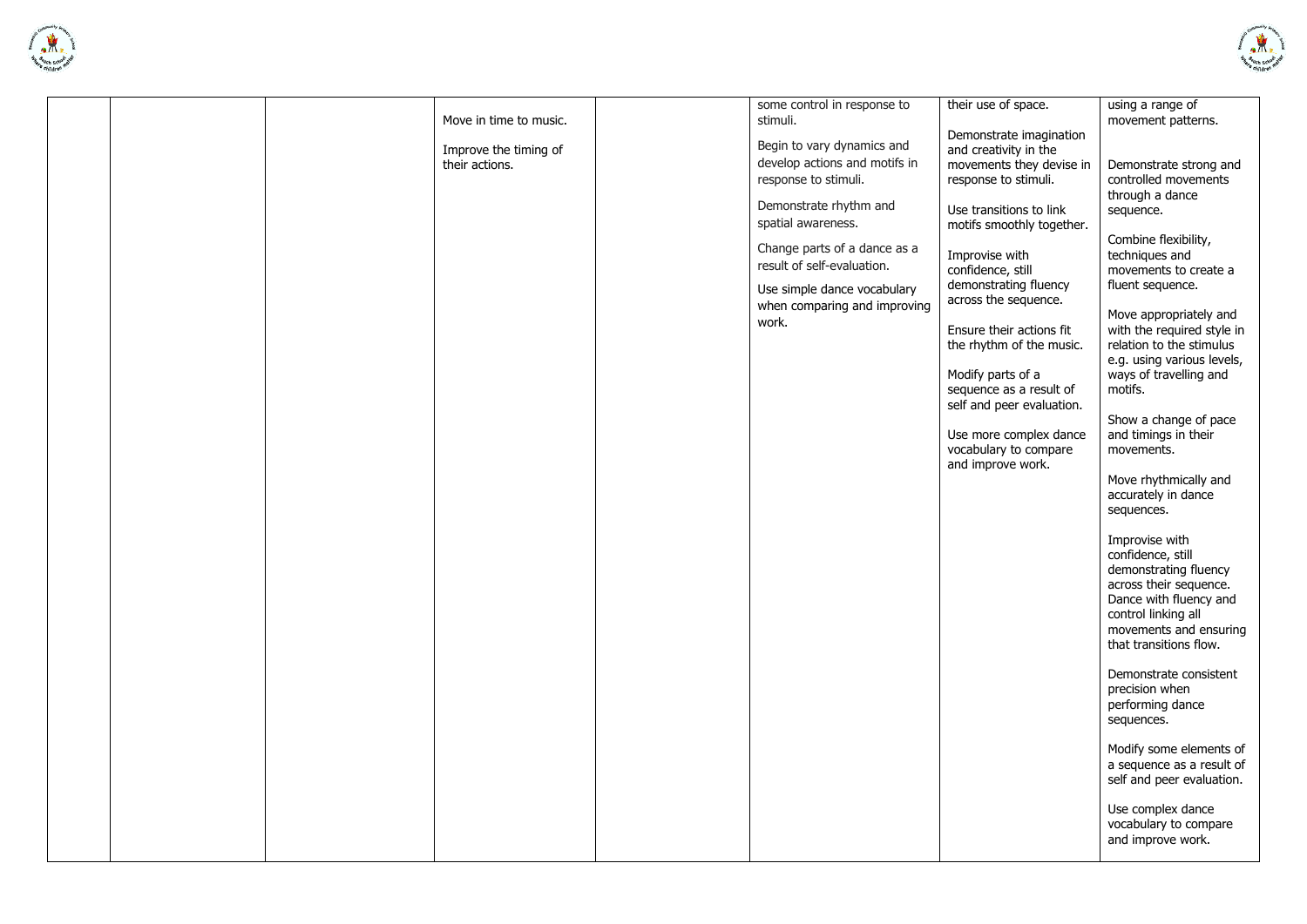



|                 | Control my body when<br>performing a sequence | Perform sequences of their<br>own composition with | Perform sequences of<br>their own composition | Develop the quality of<br>the actions in their | Perform and create sequences<br>with fluency and expression. | Perform own longer,<br>more complex sequences | Link actions to create a<br>complex sequence using |
|-----------------|-----------------------------------------------|----------------------------------------------------|-----------------------------------------------|------------------------------------------------|--------------------------------------------------------------|-----------------------------------------------|----------------------------------------------------|
|                 | of movements.                                 | coordination.                                      | with coordination.                            | performances.                                  |                                                              | in time to music.                             | a full range of movement.                          |
|                 |                                               |                                                    |                                               |                                                | Perform and apply skills and                                 |                                               |                                                    |
|                 |                                               | Perform learnt skills with                         | Perform learnt skills with                    | Perform learnt skills and                      | techniques with control and                                  | Consistently perform and                      | Perform the sequence in                            |
|                 |                                               | increasing control.                                | increasing control.                           | techniques with control                        | accuracy.                                                    | apply skills and                              | time to music.                                     |
|                 |                                               |                                                    |                                               | and confidence.                                |                                                              | techniques with accuracy                      |                                                    |
|                 |                                               |                                                    | Compete against self and                      |                                                |                                                              | and control.                                  | Perform and apply a                                |
|                 |                                               |                                                    | others.                                       | Compete against self                           |                                                              |                                               | variety of skills and                              |
|                 |                                               |                                                    |                                               | and others in a<br>controlled manner.          |                                                              |                                               | techniques confidently,                            |
| Compete/Perform |                                               |                                                    |                                               |                                                |                                                              |                                               | consistently and with<br>precision.                |
|                 |                                               |                                                    |                                               |                                                |                                                              |                                               |                                                    |
|                 |                                               |                                                    |                                               |                                                |                                                              |                                               |                                                    |
|                 |                                               |                                                    |                                               |                                                |                                                              |                                               |                                                    |
|                 |                                               |                                                    |                                               |                                                |                                                              |                                               |                                                    |
|                 |                                               |                                                    |                                               |                                                |                                                              |                                               |                                                    |
|                 |                                               |                                                    |                                               |                                                |                                                              |                                               |                                                    |
|                 |                                               |                                                    |                                               |                                                |                                                              |                                               |                                                    |
|                 |                                               |                                                    |                                               |                                                |                                                              |                                               |                                                    |
|                 |                                               |                                                    |                                               |                                                |                                                              |                                               |                                                    |
|                 |                                               |                                                    |                                               |                                                |                                                              |                                               |                                                    |
|                 | Talk about what they                          | Watch and describe                                 | Watch and describe                            | Watch, describe and                            | Watch, describe and evaluate                                 | Choose and use criteria to                    | Thoroughly evaluate their                          |
|                 | have done.                                    | performances, and                                  | performances, and use                         | evaluate the                                   | the effectiveness of                                         | evaluate own and others'                      | own and others' work,                              |
|                 |                                               | use what they see to                               | what they see to improve                      | effectiveness of a                             | performances, giving ideas for                               | performances.                                 | suggesting thoughtful                              |
|                 |                                               |                                                    |                                               |                                                |                                                              |                                               |                                                    |
|                 | Talk about what others                        | improve their own                                  | their own performance.                        | performance.                                   | improvements.                                                |                                               | and appropriate                                    |
|                 | have done.                                    | performance.                                       |                                               |                                                |                                                              | Explain why they have                         | improvements.                                      |
|                 |                                               |                                                    | Talk about the differences                    | Describe how their                             | Modify their use of skills or                                | used particular skills or                     |                                                    |
|                 |                                               |                                                    | between their work and                        | performance has                                | techniques to achieve a better                               | techniques, and the effect                    |                                                    |
|                 |                                               |                                                    | that of others.                               | improved over time.                            | result.                                                      | they have had on their                        |                                                    |
|                 |                                               |                                                    |                                               |                                                |                                                              | performance.                                  |                                                    |
|                 |                                               |                                                    |                                               |                                                |                                                              |                                               |                                                    |
|                 |                                               |                                                    |                                               |                                                |                                                              |                                               |                                                    |
|                 |                                               |                                                    |                                               |                                                |                                                              |                                               |                                                    |
|                 |                                               |                                                    |                                               |                                                |                                                              |                                               |                                                    |
| <b>Evaluate</b> |                                               |                                                    |                                               |                                                |                                                              |                                               |                                                    |
|                 |                                               |                                                    |                                               |                                                |                                                              |                                               |                                                    |
|                 |                                               |                                                    |                                               |                                                |                                                              |                                               |                                                    |
|                 |                                               |                                                    |                                               |                                                |                                                              |                                               |                                                    |
|                 |                                               |                                                    |                                               |                                                |                                                              |                                               |                                                    |
|                 |                                               |                                                    |                                               |                                                |                                                              |                                               |                                                    |
|                 |                                               |                                                    |                                               |                                                |                                                              |                                               |                                                    |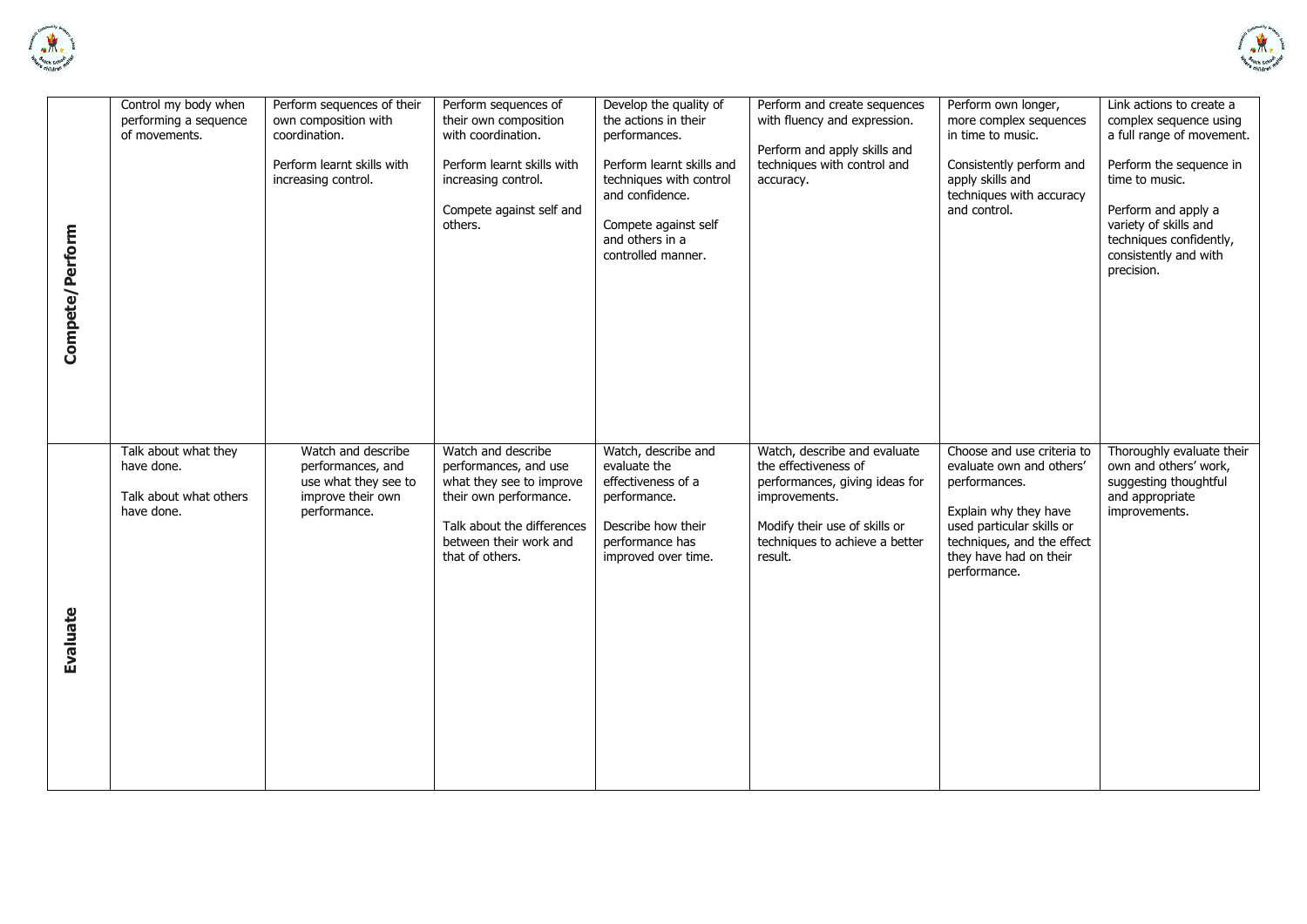

# **Skills and Progression: Gymnastics**

**All Schools Rd** 

| <b>EYFS</b>               |                                                                                                                                                                                                                                                                                                                          |                                                                                                                                                                                                                                                                                                                                                                  | <b>KS1 National Curriculum Aims</b>                                                                                                                                                                                                                                                                                                                                            |                                                                                                                                                                                                                                                                                                                                                                                            |                                                                   |                                                                                                                                                                                                                                                                                                                                | <b>KS2 National Curriculum Aims</b>                                                                                                                                                                                                                                                                                                                                                                                                            |                                                                                                                                                                                                                                                                                                                                                                                                                                 |  |
|---------------------------|--------------------------------------------------------------------------------------------------------------------------------------------------------------------------------------------------------------------------------------------------------------------------------------------------------------------------|------------------------------------------------------------------------------------------------------------------------------------------------------------------------------------------------------------------------------------------------------------------------------------------------------------------------------------------------------------------|--------------------------------------------------------------------------------------------------------------------------------------------------------------------------------------------------------------------------------------------------------------------------------------------------------------------------------------------------------------------------------|--------------------------------------------------------------------------------------------------------------------------------------------------------------------------------------------------------------------------------------------------------------------------------------------------------------------------------------------------------------------------------------------|-------------------------------------------------------------------|--------------------------------------------------------------------------------------------------------------------------------------------------------------------------------------------------------------------------------------------------------------------------------------------------------------------------------|------------------------------------------------------------------------------------------------------------------------------------------------------------------------------------------------------------------------------------------------------------------------------------------------------------------------------------------------------------------------------------------------------------------------------------------------|---------------------------------------------------------------------------------------------------------------------------------------------------------------------------------------------------------------------------------------------------------------------------------------------------------------------------------------------------------------------------------------------------------------------------------|--|
| Children will:            |                                                                                                                                                                                                                                                                                                                          |                                                                                                                                                                                                                                                                                                                                                                  | The main KS1 national curriculum aims covered in                                                                                                                                                                                                                                                                                                                               |                                                                                                                                                                                                                                                                                                                                                                                            |                                                                   | The main KS2 national curriculum aims covered in the                                                                                                                                                                                                                                                                           |                                                                                                                                                                                                                                                                                                                                                                                                                                                |                                                                                                                                                                                                                                                                                                                                                                                                                                 |  |
| $\bullet$                 | Negotiate space and obstacles safely, with<br>consideration for themselves and others<br>Demonstrate strength, balance and                                                                                                                                                                                               |                                                                                                                                                                                                                                                                                                                                                                  | the Gymnastics units are:                                                                                                                                                                                                                                                                                                                                                      |                                                                                                                                                                                                                                                                                                                                                                                            |                                                                   | Gymnastics units are:                                                                                                                                                                                                                                                                                                          |                                                                                                                                                                                                                                                                                                                                                                                                                                                |                                                                                                                                                                                                                                                                                                                                                                                                                                 |  |
| $\bullet$                 |                                                                                                                                                                                                                                                                                                                          |                                                                                                                                                                                                                                                                                                                                                                  | • Master basic movements including running,                                                                                                                                                                                                                                                                                                                                    |                                                                                                                                                                                                                                                                                                                                                                                            |                                                                   |                                                                                                                                                                                                                                                                                                                                | • Develop flexibility, strength, technique, control and                                                                                                                                                                                                                                                                                                                                                                                        |                                                                                                                                                                                                                                                                                                                                                                                                                                 |  |
|                           | coordination when playing.                                                                                                                                                                                                                                                                                               |                                                                                                                                                                                                                                                                                                                                                                  | jumping, throwing and catching, as well as                                                                                                                                                                                                                                                                                                                                     |                                                                                                                                                                                                                                                                                                                                                                                            |                                                                   |                                                                                                                                                                                                                                                                                                                                | balance [for example, through athletics and gymnastics].                                                                                                                                                                                                                                                                                                                                                                                       |                                                                                                                                                                                                                                                                                                                                                                                                                                 |  |
| $\bullet$                 | Move energetically, such as running, jumping,                                                                                                                                                                                                                                                                            |                                                                                                                                                                                                                                                                                                                                                                  | developing balance, agility and coordination, and                                                                                                                                                                                                                                                                                                                              |                                                                                                                                                                                                                                                                                                                                                                                            |                                                                   |                                                                                                                                                                                                                                                                                                                                | • Compare their performances with previous ones and                                                                                                                                                                                                                                                                                                                                                                                            |                                                                                                                                                                                                                                                                                                                                                                                                                                 |  |
|                           | dancing, hopping, skipping and climbing.                                                                                                                                                                                                                                                                                 |                                                                                                                                                                                                                                                                                                                                                                  | begin to apply these in a range of activities                                                                                                                                                                                                                                                                                                                                  |                                                                                                                                                                                                                                                                                                                                                                                            |                                                                   |                                                                                                                                                                                                                                                                                                                                | demonstrate improvement to achieve their personal best.                                                                                                                                                                                                                                                                                                                                                                                        |                                                                                                                                                                                                                                                                                                                                                                                                                                 |  |
| <b>Skill</b>              | <b>Reception</b>                                                                                                                                                                                                                                                                                                         | <b>Year One</b>                                                                                                                                                                                                                                                                                                                                                  | <b>Year Two</b>                                                                                                                                                                                                                                                                                                                                                                | <b>Year Three</b>                                                                                                                                                                                                                                                                                                                                                                          | <b>Year Four</b>                                                  |                                                                                                                                                                                                                                                                                                                                | <b>Year Six</b><br><b>Year Five</b>                                                                                                                                                                                                                                                                                                                                                                                                            |                                                                                                                                                                                                                                                                                                                                                                                                                                 |  |
| <b>Health and Fitness</b> | Describe how the body<br>feels when still and when<br>exercising.                                                                                                                                                                                                                                                        | Describe how the body<br>feels before, during and<br>after exercise.<br>Carry and place equipment<br>safely.                                                                                                                                                                                                                                                     | Recognise and describe how<br>the body feels during and<br>after different physical<br>activities.<br>Explain what they need to<br>stay healthy.                                                                                                                                                                                                                               | Recognise and describe<br>the effects of exercise<br>on the body.<br>Know the importance of<br>strength and flexibility<br>for physical activity.<br>Explain why it is<br>important to warm up<br>and cool down.                                                                                                                                                                           | how this affects<br>performance.<br>for your health.<br>down.     | Describe how the body<br>reacts at different times and<br>Explain why exercise is good<br>Know some reasons for<br>warming up and cooling                                                                                                                                                                                      | Know and understand<br>the reasons for warming<br>up and cooling down.<br>Explain some safety<br>principles when<br>preparing for and during<br>exercise.                                                                                                                                                                                                                                                                                      | Understand the<br>importance of warming<br>up and cooling down.<br>Carry out warm-ups and<br>cool-downs safely and<br>effectively.<br>Understand why<br>exercise is good for<br>health, fitness and<br>wellbeing.<br>Know ways they can<br>become healthier.                                                                                                                                                                    |  |
| Skills in Gymnastics      | Create a short<br>sequence of<br>movements.<br>Roll in different ways<br>with control. Travel in<br>different ways.<br>Stretch in different ways.<br>Jump in a range of<br>ways from one space to<br>another with control.<br>Begin to balance with<br>control.<br>Move around,<br>under, over, and<br>through different | Create and perform a<br>movement sequence.<br>Copy actions and<br>movement sequences with<br>a beginning, middle and<br>end.<br>Link two actions to make a<br>sequence.<br>Recognise and copy<br>contrasting actions<br>(small/tall, narrow/wide).<br>Travel in different ways,<br>changing direction and<br>speed.<br>Hold still shapes and<br>simple balances. | Copy, explore and<br>remember actions and<br>movements to create<br>their own sequence.<br>Link actions to make a<br>sequence.<br>Travel in a variety of ways,<br>including rolling.<br>Hold a still shape whilst<br>balancing on different points<br>of the body.<br>Jump in a variety of<br>ways and land with<br>increasing control and<br>care.<br>Climb onto and jump off | Choose ideas to<br>compose a movement<br>sequence independently<br>and with others.<br>Link combinations of<br>actions with increasing<br>confidence, including<br>changes of direction,<br>speed or level.<br>Develop the quality of<br>their actions, shapes and<br>balances.<br>Move with coordination,<br>control and care.<br>Use turns whilst<br>travelling in a variety of<br>ways. | that fit a theme.<br>and expression.<br>performance.<br>balances. | Create a sequence of actions<br>Use an increasing range of<br>actions, directions and levels<br>in their sequences.<br>Move with clarity, fluency<br>Show changes of direction,<br>speed and level during a<br>Travel in different ways,<br>including using flight.<br>Improve the placement and<br>alignment of body parts in | Select ideas to compose<br>specific sequences of<br>movements, shapes and<br>balances.<br>Adapt their sequences to<br>fit new criteria or<br>suggestions.<br>Perform jumps, shapes<br>and balances fluently<br>and with control.<br>Confidently develop the<br>placement of their body<br>parts in balances,<br>recognising the position<br>of their centre of gravity<br>and where it should be<br>in relation to the base of<br>the balance. | Create their own complex<br>sequences involving the<br>full range of actions and<br>movements: travelling,<br>balancing, holding<br>shapes, jumping, leaping,<br>swinging, vaulting and<br>stretching.<br>Demonstrate precise and<br>controlled placement of<br>body parts in their<br>actions, shapes and<br>balances.<br>Confidently use<br>equipment to vault and<br>incorporate this into<br>sequences.<br>Apply skills and |  |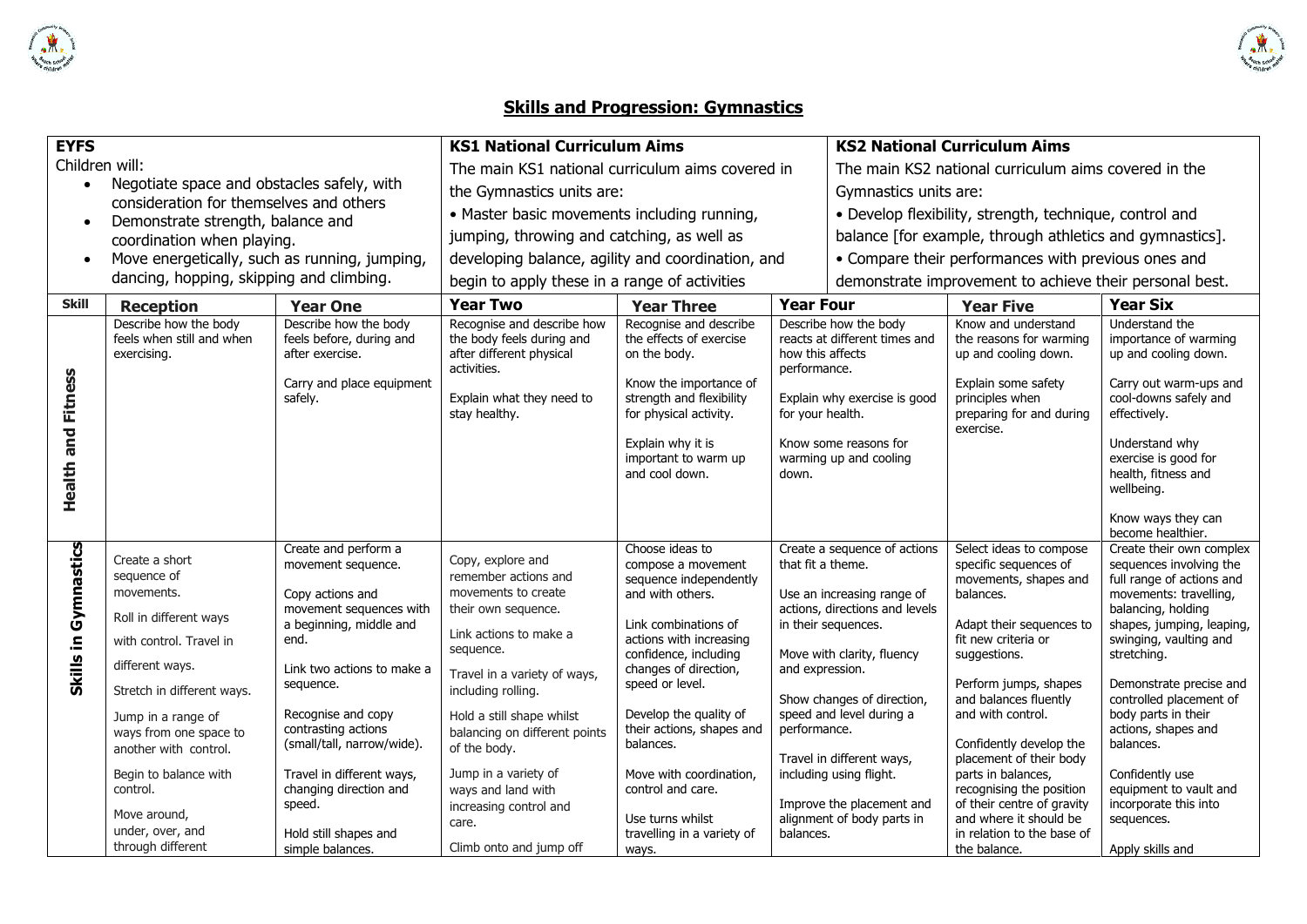



|       | objects and                 |                                         | the equipment safely.         |                                          | Use equipment to vault in a            |                                             | techniques consistently,                   |
|-------|-----------------------------|-----------------------------------------|-------------------------------|------------------------------------------|----------------------------------------|---------------------------------------------|--------------------------------------------|
|       | equipment.                  | Carry out simple stretches.             | Move with increasing control  | Use a range of jumps in                  | variety of ways.                       | Confidently use                             | showing precision and                      |
|       |                             | Carry out a range of                    | and care.                     | their sequences.                         | Carry out balances,                    | equipment to vault in a<br>variety of ways. | control.                                   |
|       |                             | simple jumps, landing                   |                               | Create interesting body                  | recognising the position of            |                                             | Develop strength,                          |
|       |                             | safely.                                 |                               | shapes while holding                     | their centre of gravity and            | Apply skills and                            | technique and flexibility                  |
|       |                             | Move around, under, over,               |                               | balances with control<br>and confidence. | how this affects the balance.          | techniques consistently.                    | throughout<br>performances.                |
|       |                             | and through different                   |                               |                                          | Begin to develop good                  | Develop strength,                           |                                            |
|       |                             | objects and equipment.                  |                               | Begin to show flexibility                | technique when travelling,             | technique and flexibility                   |                                            |
|       |                             |                                         |                               | in movements.                            | balancing and using                    | throughout                                  |                                            |
|       |                             | Begin to move with control<br>and care. |                               |                                          | equipment.                             | performances.                               |                                            |
|       |                             |                                         |                               |                                          | Develop strength, technique            | Combine equipment with                      |                                            |
|       |                             |                                         |                               |                                          | and flexibility throughout             | movement to create                          |                                            |
|       | Curled side roll (egg roll) | Log roll (controlled)                   | Log roll (controlled)         | Crouched forward roll                    | performances.<br>Crouched forward roll | sequences.<br>Forward roll from             | Forward roll from                          |
|       |                             |                                         |                               |                                          |                                        | standing                                    | standing                                   |
|       | Log roll (pencil roll)      | Curled side roll (egg roll)             | Curled side roll (egg roll)   | Forward roll from                        | Forward roll from standing             |                                             |                                            |
| Rolls | Teddy bear roll             | (controlled)                            | (controlled)                  | standing                                 | Tucked backward roll                   | Straddle forward roll                       | Straddle forward roll                      |
|       |                             | Teddy bear roll                         | Teddy bear roll (controlled)  | Tucked backward roll                     |                                        | Tucked backward roll                        | Tucked backward roll                       |
|       |                             | (controlled)                            |                               |                                          |                                        |                                             |                                            |
|       | Straight jump               | Straight jump                           | Forward roll<br>Straight jump | Straight jump                            | Straight jump                          | Straight jump                               | Backward roll to straddle<br>Straight jump |
|       |                             |                                         |                               |                                          |                                        |                                             |                                            |
|       | Tuck jump                   | Tuck jump                               | Tuck jump                     | Tuck jump                                | Tuck jump                              | Tuck jump                                   | Tuck jump                                  |
|       | Jumping Jack                | Jumping jack                            | Jumping jack                  | Jumping jack                             | Jumping jack                           | Jumping jack                                | Jumping jack                               |
|       | Half turn jump              | Half turn jump                          | Half turn jump                | Star jump                                | Star jump                              | Star jump                                   | Star jump                                  |
| Jumps |                             |                                         | Cat spring                    | Straddle jump                            | Straddle jump                          | Straddle jump                               | Straddle jump                              |
|       |                             |                                         |                               | Straight jump half-turn                  | Straight jump half-turn                | Straight jump half-turn                     | Pike jump                                  |
|       |                             |                                         |                               | Cat leap                                 | Cat leap                               | Straight jump full turn                     | Straight jump half-turn                    |
|       |                             |                                         |                               |                                          |                                        |                                             | Straight jump full turn                    |
|       |                             |                                         |                               |                                          |                                        |                                             | Cat leap                                   |
|       |                             |                                         |                               |                                          |                                        |                                             | Split leap                                 |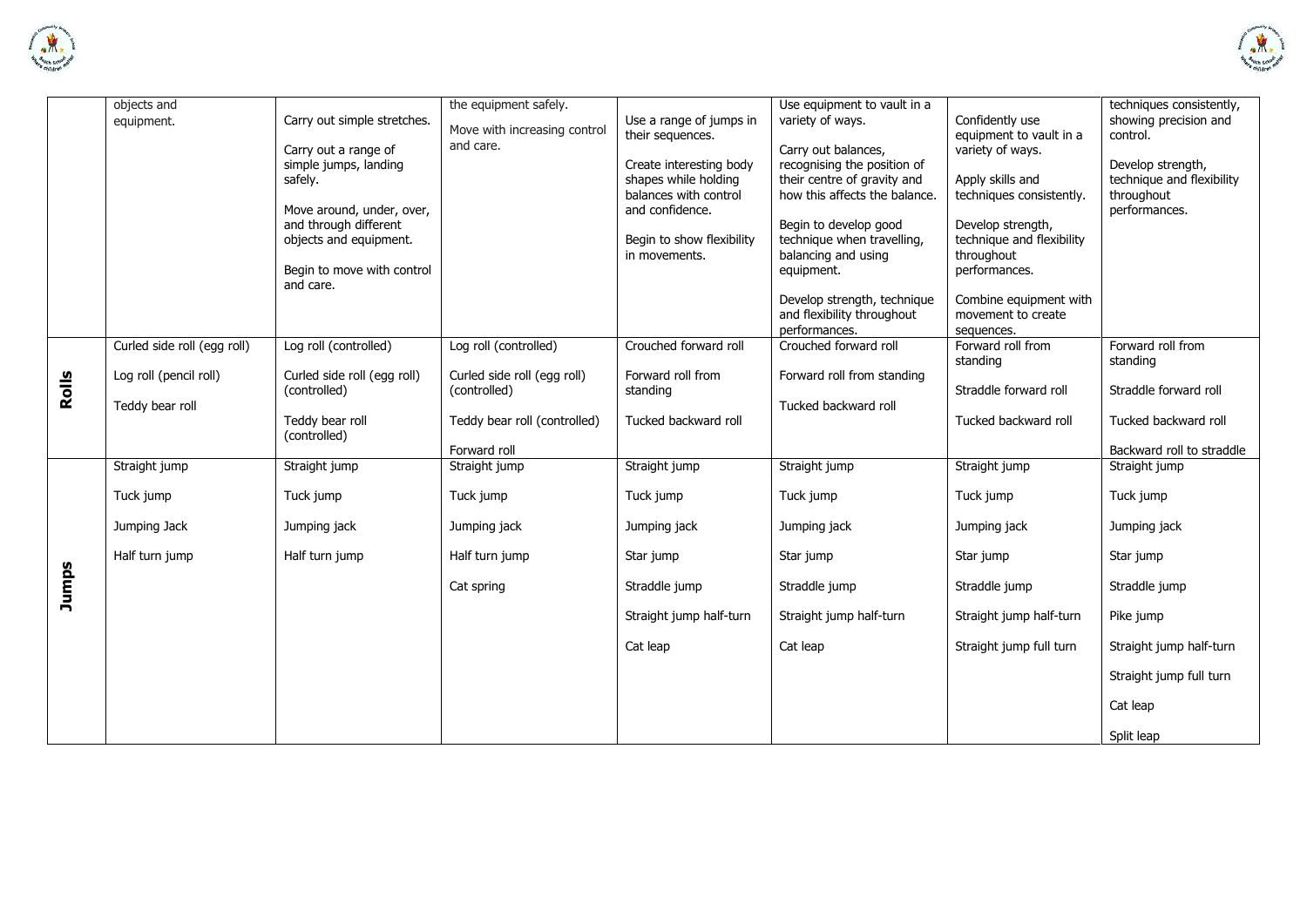



| Vault                          | Tiptoe, step, jump and hop | Tiptoe, step, jump and<br>hop      | Tiptoe, step, jump and hop         | Tiptoe, step, jump and<br>hop                    | Tiptoe, step, jump and hop                                | Tiptoe, step, jump and<br>hop                                                        | springboard<br>Squat on vault<br>Straddle on vault<br>Star jump off<br>Tuck jump off<br>Straddle jump off<br>Pike jump off<br>Tiptoe, step, jump and<br>hop |
|--------------------------------|----------------------------|------------------------------------|------------------------------------|--------------------------------------------------|-----------------------------------------------------------|--------------------------------------------------------------------------------------|-------------------------------------------------------------------------------------------------------------------------------------------------------------|
| Travelling and linking actions |                            | Hopscotch<br>Skipping<br>Galloping | Hopscotch<br>Skipping<br>Galloping | Hopscotch<br>Skipping<br>Straight jump half turn | Hopscotch<br>Skipping<br>Straight jump half turn<br>Pivot | Hopscotch<br>Skipping<br>Straight jump half turn<br>Straight jump full turn<br>Pivot | Hopscotch<br>Skipping<br>Straight jump half turn<br>Straight jump full turn<br>Cat leap<br>Pivot                                                            |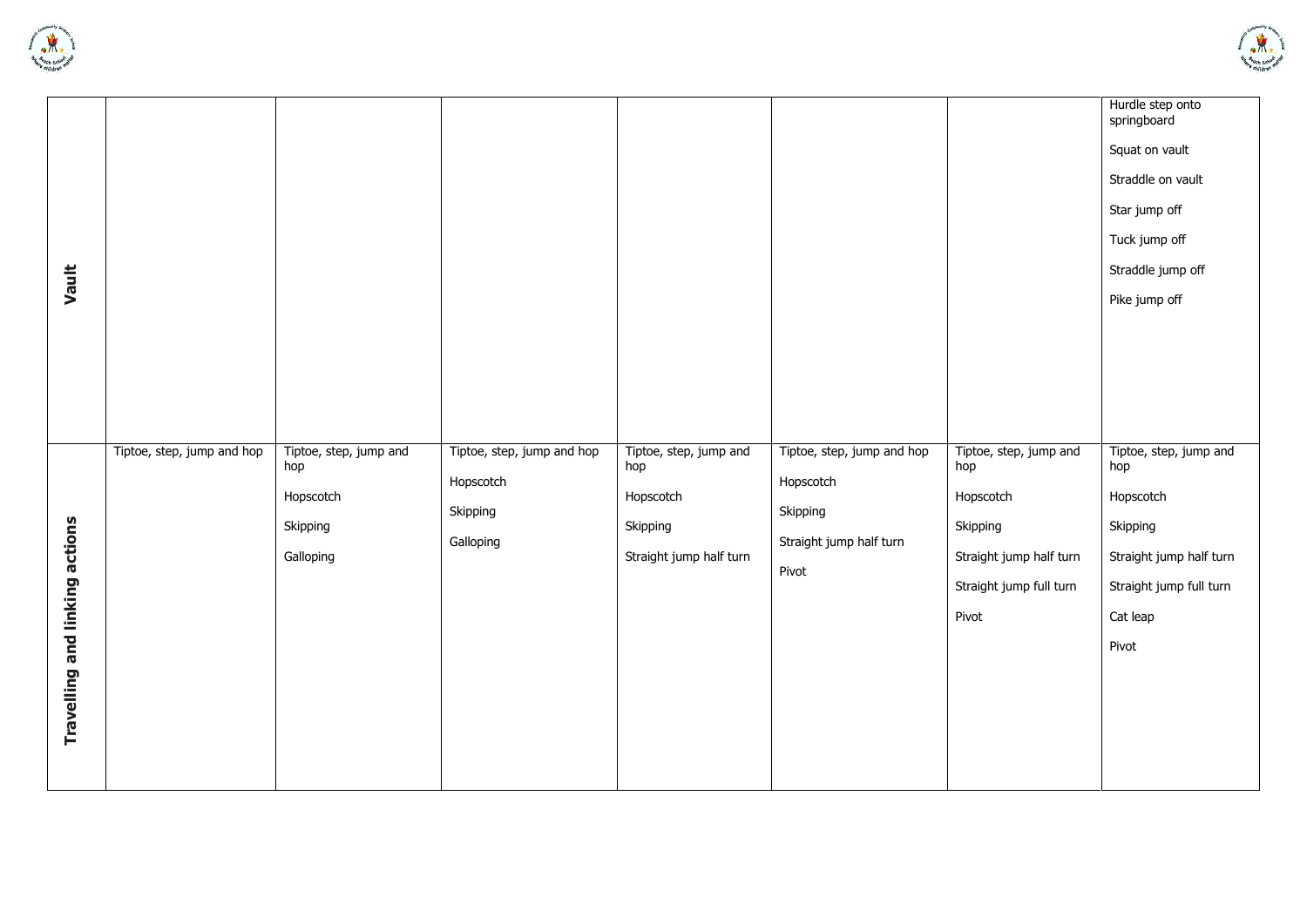



| Shapes and balances | Standing balances.                                                                             | Standing balances<br>Pike, tuck, star, straight,<br>straddle shapes.                                                                  | Standing balances.<br>Kneeling balances.<br>Large body part balances.<br>Balances on apparatus.<br>Balances with a partner.<br>Pike, tuck, star, straight,<br>straddle shapes.<br>Front and back support. | Large and small body<br>part balances including<br>standing and kneeling<br>balances.<br>Balances on apparatus.<br>Matching and<br>contrasting partner<br>balances.<br>Pike tuck, star, straight,<br>straddle shapes.<br>Front and back support. | 1, 2, 3 and 4- point<br>balances.<br>Balances on apparatus.<br>Part body weight partner<br>balances.<br>Pike, tuck, star, straight,<br>straddle shapes.<br>Front and back support.    | 1, 2, 3 and 4- point<br>balances.<br>Balances on apparatus.<br>Part body weight partner<br>balances.<br>Pike, tuck, star, straight,<br>straddle shapes.<br>Front and back support. | 1, 2, 3 and 4- point<br>balances.<br>Balances on apparatus.<br>Develop technique,<br>control and complexity of<br>part-weight partner<br>balances.<br>Group formations.<br>Pike, tuck, star, straight,<br>straddle shapes.<br>Front and back support.                                                                                            |
|---------------------|------------------------------------------------------------------------------------------------|---------------------------------------------------------------------------------------------------------------------------------------|-----------------------------------------------------------------------------------------------------------------------------------------------------------------------------------------------------------|--------------------------------------------------------------------------------------------------------------------------------------------------------------------------------------------------------------------------------------------------|---------------------------------------------------------------------------------------------------------------------------------------------------------------------------------------|------------------------------------------------------------------------------------------------------------------------------------------------------------------------------------|--------------------------------------------------------------------------------------------------------------------------------------------------------------------------------------------------------------------------------------------------------------------------------------------------------------------------------------------------|
| Compete perform     | Control my body when<br>performing a sequence of<br>movements.<br>Participate in simple games. | Perform using a range of<br>actions and body parts<br>with some coordination.<br>Begin to perform learnt<br>skills with some control. | Perform sequences of their<br>own composition with<br>coordination.<br>Perform learnt skills with<br>increasing control.                                                                                  | Watch, describe and<br>evaluate the<br>effectiveness of a<br>performance.<br>Describe how their<br>performance has<br>improved over time.                                                                                                        | Watch, describe and<br>evaluate the effectiveness of<br>performances, giving ideas<br>for improvements.<br>Modify their use of skills or<br>techniques to achieve a<br>better result. | Perform own longer,<br>more complex<br>sequences in time to<br>music.<br>Consistently perform<br>and apply skills and<br>techniques with<br>accuracy and control.                  | Link actions to create a<br>complex sequence using<br>a full range of movement<br>that showcases different<br>agilities, performed in<br>time to music.<br>Perform and apply a<br>variety of skills and<br>techniques confidently,<br>consistently and with<br>precision.<br>Begin to record their<br>peers' performances and<br>evaluate these. |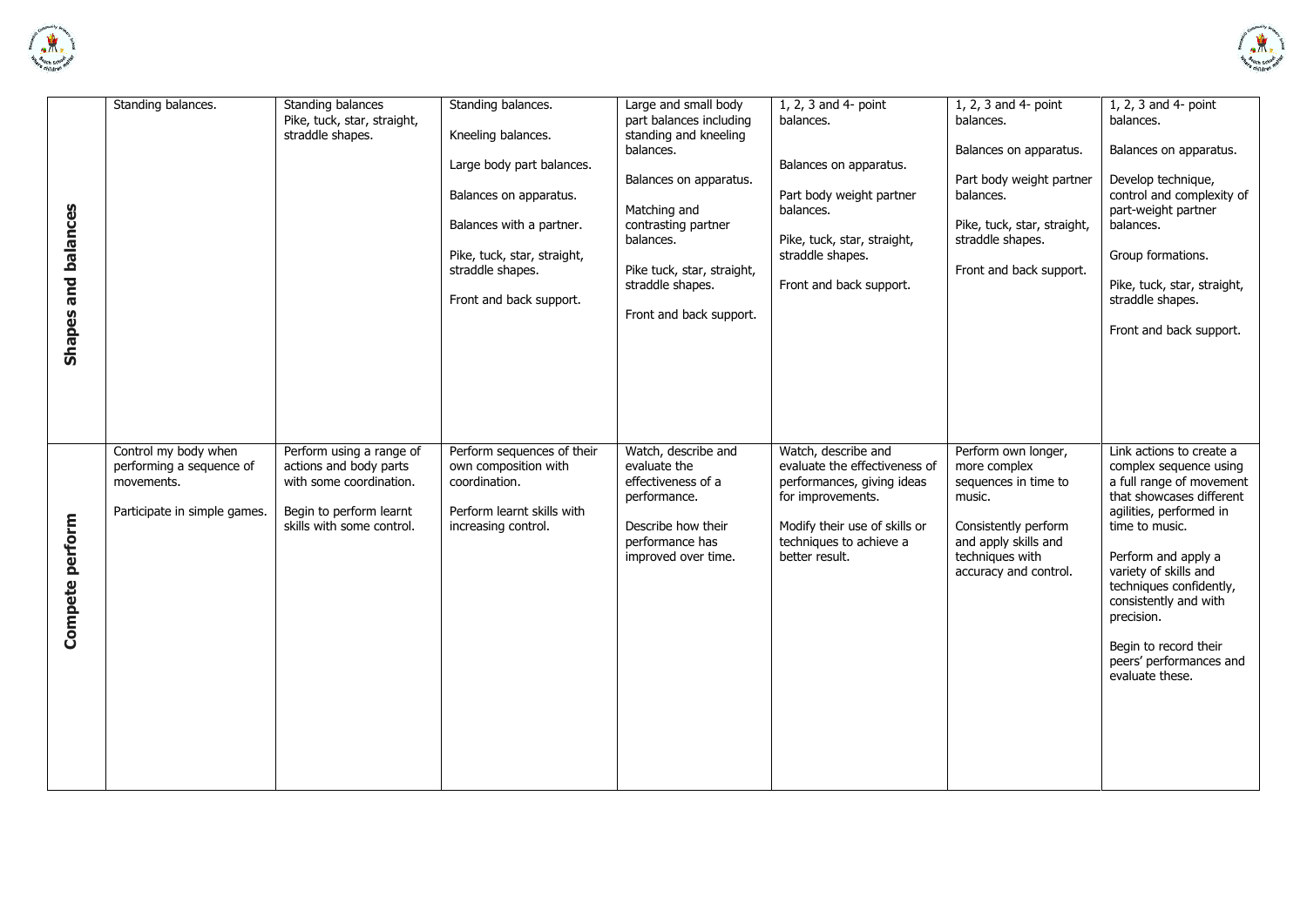

## **Skills and Progression:Athletics**

**ARCHITECT** 

| <b>EYFS</b>  |                                   |                                                                                           | <b>KS1 National Curriculum Aims</b>                                                                                                                                                                  |                                                                                                                        |            | <b>KS2 National Curriculum Aims</b>                                         |                                                                        |                                                                     |  |  |
|--------------|-----------------------------------|-------------------------------------------------------------------------------------------|------------------------------------------------------------------------------------------------------------------------------------------------------------------------------------------------------|------------------------------------------------------------------------------------------------------------------------|------------|-----------------------------------------------------------------------------|------------------------------------------------------------------------|---------------------------------------------------------------------|--|--|
| $\bullet$    |                                   | Negotiate space and obstacles safely, with                                                |                                                                                                                                                                                                      | Pupils should develop fundamental movement skills,                                                                     |            |                                                                             | Pupils should continue to apply and develop a broader range of skills, |                                                                     |  |  |
|              |                                   | consideration for themselves and others                                                   |                                                                                                                                                                                                      | become increasingly competent and confident and                                                                        |            |                                                                             |                                                                        | learning how to use them in different ways and to link them to make |  |  |
| $\bullet$    | Demonstrate strength, balance and |                                                                                           |                                                                                                                                                                                                      | access a broad range of opportunities to extend their                                                                  |            | actions and sequences of movement. They should enjoy communicating,         |                                                                        |                                                                     |  |  |
|              | coordination when playing.        |                                                                                           |                                                                                                                                                                                                      | agility, balance and coordination, individually and with                                                               |            |                                                                             | collaborating and competing with each other. They should develop an    |                                                                     |  |  |
| $\bullet$    |                                   | Move energetically, such as running, jumping,<br>dancing, hopping, skipping and climbing. |                                                                                                                                                                                                      | others. They should be able to engage in competitive                                                                   |            | understanding of how to improve in different physical activities and sports |                                                                        |                                                                     |  |  |
|              |                                   |                                                                                           |                                                                                                                                                                                                      |                                                                                                                        |            |                                                                             |                                                                        |                                                                     |  |  |
|              |                                   |                                                                                           |                                                                                                                                                                                                      | (both against self and against others) and co-operative<br>physical activities, in a range of increasingly challenging |            |                                                                             | and learn how to evaluate and recognise their own success.             |                                                                     |  |  |
|              |                                   |                                                                                           |                                                                                                                                                                                                      |                                                                                                                        |            | Pupils should be taught to:                                                 |                                                                        |                                                                     |  |  |
|              |                                   |                                                                                           | situations.                                                                                                                                                                                          |                                                                                                                        |            |                                                                             |                                                                        | use running, jumping, throwing and catching in isolation and in     |  |  |
|              |                                   |                                                                                           | Pupils should be taught to:                                                                                                                                                                          |                                                                                                                        |            | combination;                                                                |                                                                        |                                                                     |  |  |
|              |                                   |                                                                                           |                                                                                                                                                                                                      | master basic movements including running,                                                                              |            |                                                                             | play competitive games, modified where appropriate [for example,       |                                                                     |  |  |
|              |                                   |                                                                                           |                                                                                                                                                                                                      | jumping, throwing and catching, as well as                                                                             |            |                                                                             |                                                                        | badminton, basketball, cricket, football, hockey, netball, rounders |  |  |
|              |                                   |                                                                                           |                                                                                                                                                                                                      | developing balance, agility and co-ordination,                                                                         |            |                                                                             |                                                                        | and tennis], and apply basic principles suitable for attacking and  |  |  |
|              |                                   |                                                                                           |                                                                                                                                                                                                      | and begin to apply these in a range of                                                                                 |            | defending                                                                   |                                                                        |                                                                     |  |  |
|              |                                   |                                                                                           | activities;                                                                                                                                                                                          |                                                                                                                        |            |                                                                             |                                                                        | develop flexibility, strength, technique, control and balance [for  |  |  |
|              |                                   |                                                                                           |                                                                                                                                                                                                      |                                                                                                                        |            |                                                                             |                                                                        |                                                                     |  |  |
|              |                                   |                                                                                           | example, through athletics and gymnastics];<br>participate in team games, developing simple<br>tactics for attacking and defending.<br>compare their performances with previous ones and demonstrate |                                                                                                                        |            |                                                                             |                                                                        |                                                                     |  |  |
|              |                                   |                                                                                           |                                                                                                                                                                                                      |                                                                                                                        |            |                                                                             | improvement to achieve their personal best.                            |                                                                     |  |  |
|              |                                   |                                                                                           |                                                                                                                                                                                                      |                                                                                                                        |            |                                                                             |                                                                        |                                                                     |  |  |
|              |                                   |                                                                                           |                                                                                                                                                                                                      |                                                                                                                        |            |                                                                             |                                                                        |                                                                     |  |  |
| <b>Skill</b> | <b>Reception</b>                  | <b>Year One</b>                                                                           | <b>Year Two</b>                                                                                                                                                                                      | <b>Year Three</b>                                                                                                      |            | <b>Year Four</b>                                                            | <b>Year Five</b>                                                       | <b>Year Six</b>                                                     |  |  |
|              | Describe how the                  | Describe how the body feels                                                               | Recognise and describe                                                                                                                                                                               | Recognise and describe                                                                                                 |            | Describe how the body                                                       | Know and understand the                                                | Understand the importance                                           |  |  |
|              | body feels when                   | before, during and after                                                                  | how the body feels during                                                                                                                                                                            | the effects of exercise on                                                                                             |            | reacts at different times                                                   | reasons for warming up and                                             | of warming up and cooling                                           |  |  |
|              | still and when<br>exercising.     | exercise.                                                                                 | and after different                                                                                                                                                                                  | the body.                                                                                                              |            | and how this affects<br>performance.                                        | cooling down.                                                          | down.                                                               |  |  |
|              |                                   | Carry and place equipment                                                                 | physical activities.                                                                                                                                                                                 | Know the importance of                                                                                                 |            |                                                                             | Explain some safety                                                    | Carry out warm ups and cool                                         |  |  |
|              |                                   | safely.                                                                                   | Explain what they need to                                                                                                                                                                            | strength and flexibility for                                                                                           |            | Explain why exercise is                                                     | principles when preparing                                              | downs safely and effectively.                                       |  |  |
| Health and   |                                   |                                                                                           | stay healthy.                                                                                                                                                                                        | physical activity.                                                                                                     |            | good for your health.                                                       | for and during exercise.                                               |                                                                     |  |  |
|              |                                   |                                                                                           |                                                                                                                                                                                                      | Explain why it is important                                                                                            |            | Know some reasons for                                                       |                                                                        | Understand why exercise is<br>good for health, fitness and          |  |  |
| Fitness      |                                   |                                                                                           |                                                                                                                                                                                                      | to warm up and cool                                                                                                    |            | warming up and cooling                                                      |                                                                        | wellbeing.                                                          |  |  |
|              |                                   |                                                                                           |                                                                                                                                                                                                      | down.                                                                                                                  | down.      |                                                                             |                                                                        |                                                                     |  |  |
|              | Run in different                  | Vary their pace and speed                                                                 | Run at different paces,                                                                                                                                                                              | Focus on their arm and                                                                                                 |            | Confidently demonstrate an                                                  | Accelerate from a variety of                                           | Recap, practise and refine an                                       |  |  |
|              | ways for a variety                | when running.                                                                             | describing the different                                                                                                                                                                             | leg action to improve their                                                                                            |            | improved technique for                                                      | starting positions and select                                          | effective sprinting technique.                                      |  |  |
|              | of purposes.                      | Run with a basic technique                                                                | paces.                                                                                                                                                                                               | sprinting technique.                                                                                                   | sprinting. |                                                                             | their preferred position.                                              | Build up speed quickly for a                                        |  |  |
|              |                                   | over different distances.                                                                 | Travel at different speeds.                                                                                                                                                                          | Begin to combine running                                                                                               |            | Carry out an effective sprint                                               | Identify their reaction times                                          | sprint finish.                                                      |  |  |
|              |                                   |                                                                                           |                                                                                                                                                                                                      | with jumping over                                                                                                      | finish.    |                                                                             | when performing a sprint                                               |                                                                     |  |  |
|              |                                   | Show good posture and                                                                     | Vary the speed and                                                                                                                                                                                   | hurdles.                                                                                                               |            |                                                                             | start.                                                                 | Run over hurdles with                                               |  |  |
|              |                                   | balance.<br>Jog in a straight line.                                                       | distance in which they are<br>travelling.                                                                                                                                                            | Focus on trail leg and lead                                                                                            |            | Perform a relay focusing on<br>baton changeover                             | Continue to practise and                                               | fluency, focusing on the lead<br>leg technique and a                |  |  |
|              |                                   |                                                                                           |                                                                                                                                                                                                      | leg action when running                                                                                                | technique. |                                                                             | refine their technique for                                             | consistent stride pattern.                                          |  |  |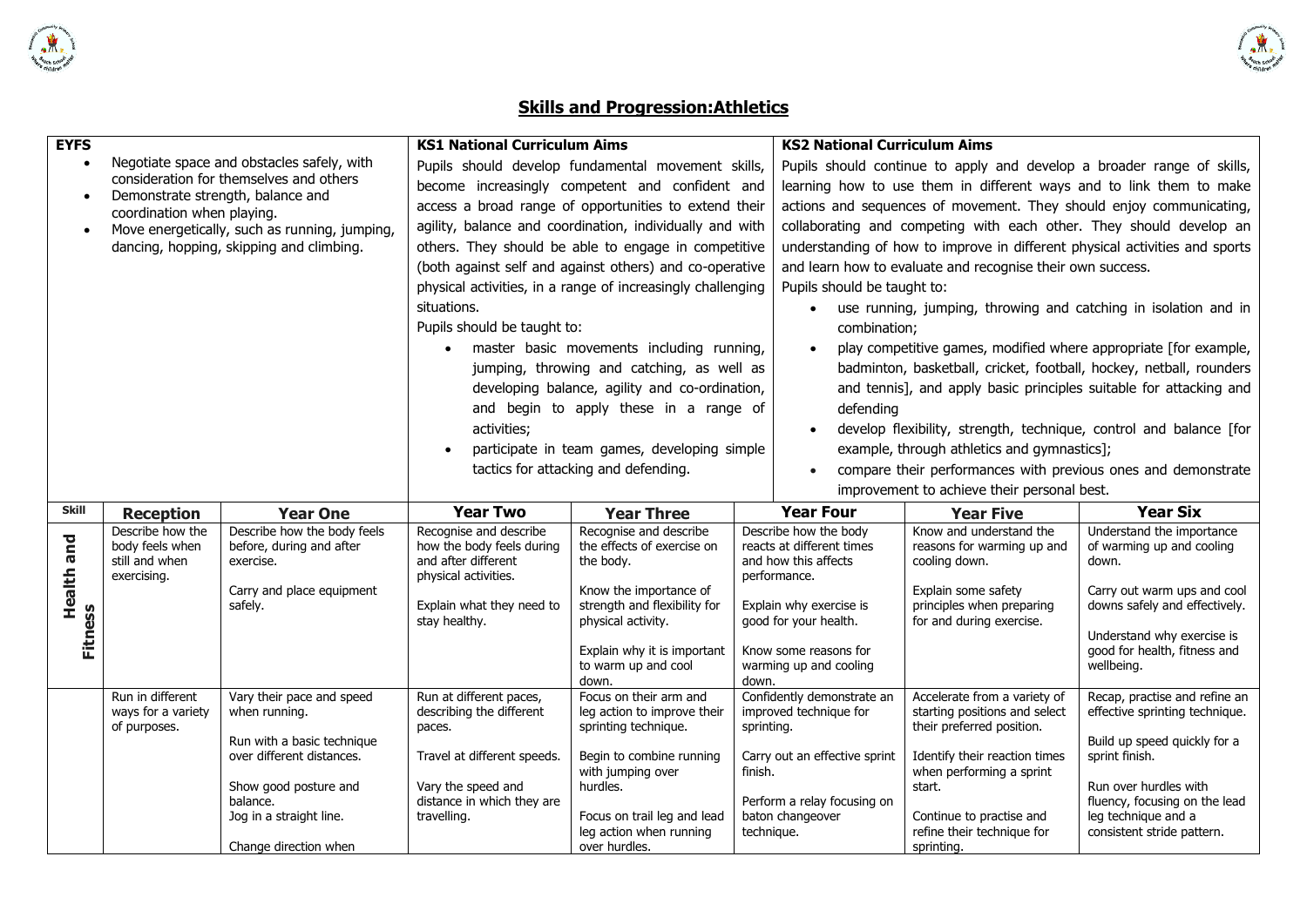



|                   |                                                        | jogging.<br>Sprint in a straight line.                                         |                                                                             |                                                                          | Speed up and slow down<br>smoothly.                                            | Identify and demonstrate<br>stamina, explaining its                                   | Accelerate to pass other<br>competitors.                                                                   |
|-------------------|--------------------------------------------------------|--------------------------------------------------------------------------------|-----------------------------------------------------------------------------|--------------------------------------------------------------------------|--------------------------------------------------------------------------------|---------------------------------------------------------------------------------------|------------------------------------------------------------------------------------------------------------|
|                   |                                                        | Change direction when<br>sprinting.                                            |                                                                             |                                                                          |                                                                                | importance for runners.                                                               | Work as a team to<br>competitively perform a<br>relay.                                                     |
|                   |                                                        | Maintain control as they<br>change direction when jogging<br>or sprinting.     |                                                                             |                                                                          |                                                                                |                                                                                       | Demonstrate endurance and<br>stamina over longer<br>distances in order to maintain<br>a sustained run.     |
|                   | Jump in a range<br>of ways, landing<br>safely.         | Perform different types of<br>jumps e.g. 2 feet to 2 feet. 2<br>feet to1 foot. | Perform and compare<br>different types of jumps<br>e.g. 2 feet to 2 feet. 2 | Use one and two feet to<br>take off and land with.                       | Learn how to combine a<br>hop, step and jump to<br>perform the standing triple | Improve techniques for<br>jumping for distance.                                       | Develop the technique for<br>the standing vertical jump.                                                   |
|                   |                                                        | Perform a short jumping<br>sequence.                                           | feet to1 foot.<br>Jump for distance from a                                  | Develop and effective<br>take off for the standing<br>long jump.         | jump.<br>Land safely and with                                                  | Perform an effective<br>standing long jump.                                           | Maintain control at each<br>stage of the triple jump.                                                      |
| Jumping           |                                                        | Jump as high as possible.                                                      | standing position with<br>accuracy and control.                             | Land safely and with<br>control.                                         | control.<br>Begin to measure the                                               | Perform the standing triple<br>jump with increased<br>confidence.                     | Land safely and with control.<br>Develop and improve                                                       |
|                   |                                                        | Jump as far as possible.<br>Land safely and with control.                      |                                                                             |                                                                          | distance jumped.                                                               | Develop an effective<br>technique for the standing<br>vertical jump.                  | techniques for jumping for<br>height and distance and<br>support others in improving<br>their performance. |
|                   |                                                        |                                                                                |                                                                             |                                                                          |                                                                                | Land safely and with<br>control.                                                      | Perform and apply different<br>types of jumps in other<br>contexts.                                        |
|                   |                                                        |                                                                                |                                                                             |                                                                          |                                                                                | Measure the distance and<br>height jumped with<br>accuracy.                           | Set up and lead jumping<br>activities including measuring<br>the jumps with confidence                     |
|                   |                                                        |                                                                                |                                                                             |                                                                          |                                                                                | Investigate different<br>jumping techniques.                                          | and accuracy.                                                                                              |
|                   | Roll equipment in<br>different ways.                   | Throw underarm and overarm.                                                    | Throw different types of<br>equipment in different                          | Throw with greater<br>control and accuracy.                              | Perform a pull throw.                                                          | Perform a fling throw.                                                                | Measure and record the<br>distance of their throws.                                                        |
|                   | Throw underarm.<br>Throw an object                     | Throw a ball towards a target<br>with increasing accuracy.                     | ways for accuracy and<br>distance.                                          | Perform a push throw.                                                    | Measure the distance of<br>their throws.                                       | Throw a variety of<br>implements using a range of<br>throwing techniques.             | Continue to develop<br>techniques to throw for                                                             |
| Throwing          | at a target.                                           | Improve the distance they can<br>throw by using more power.                    | Throw with accuracy at<br>targets of different<br>heights.                  | Continue to develop<br>techniques to throw for an<br>increased distance. | Continue to develop<br>techniques to throw for<br>increased distance.          | Measure and record the<br>distance of their throws.                                   | increased distance and<br>support others in improving<br>their personal best.                              |
|                   |                                                        |                                                                                |                                                                             |                                                                          |                                                                                | Continue to develop<br>techniques to throw for<br>increased distance.                 | Develop and refine<br>techniques to throw for<br>accuracy.                                                 |
| Compet<br>e/Perfo | Control their body<br>when performing<br>a sequence of | Begin to perform learnt skills<br>with some control.                           | Perform learnt skills with<br>increasing control.                           | Perform learnt skills and<br>techniques with control<br>and confidence.  | Perform and apply skills<br>and techniques with control<br>and accuracy.       | Consistently perform and<br>apply skills and techniques<br>with accuracy and control. | Perform and apply a variety<br>of skills and techniques<br>confidently, consistently and                   |
|                   | movements.                                             | Engage in competitive<br>activities and team games.                            | Compete against self and<br>others.                                         | Compete against self and                                                 | Take part in a range of                                                        | Take part in competitive                                                              | with precision.                                                                                            |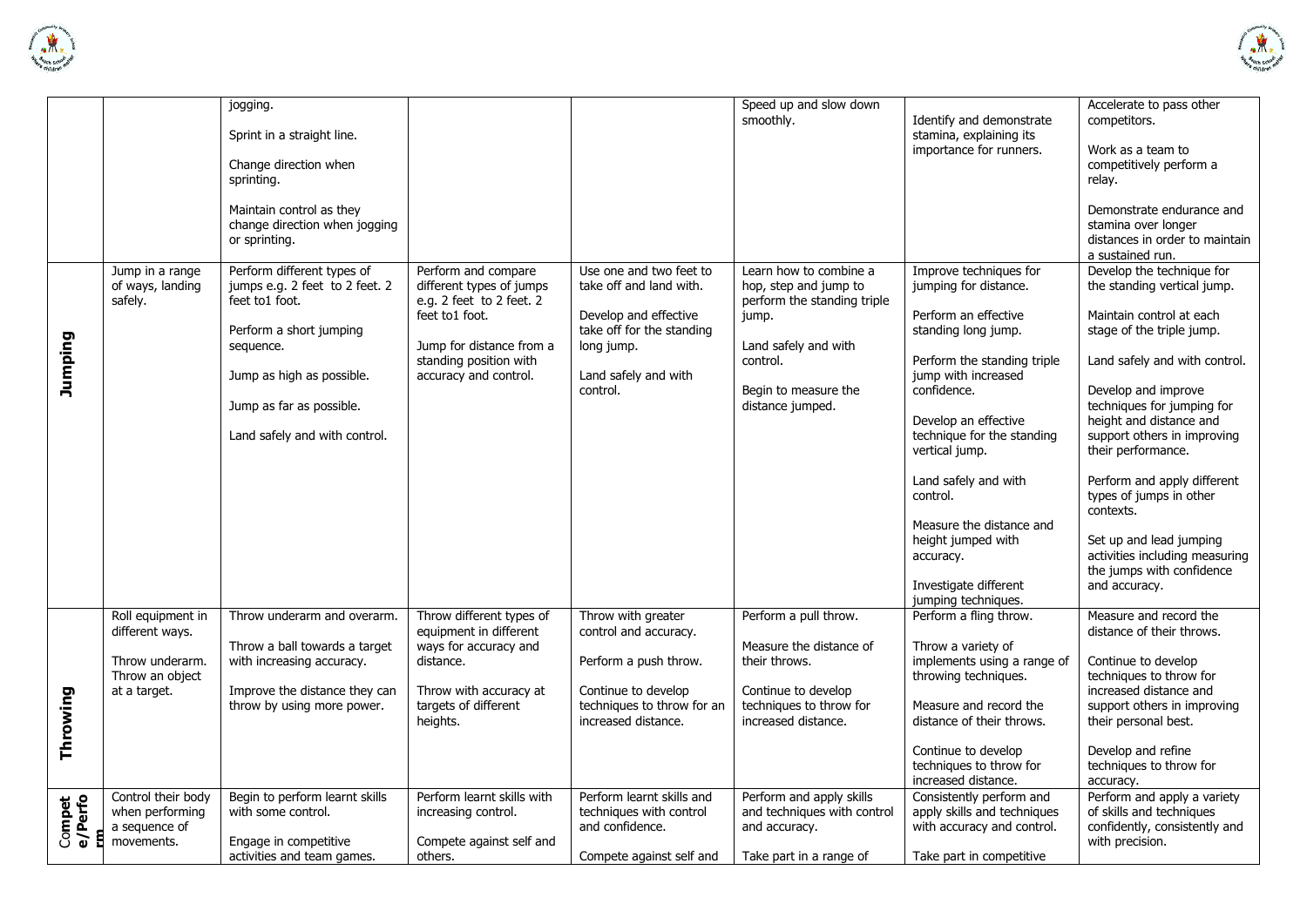



|          | Participate in<br>simple games                                            |                                                                                |                                                                                                                                                                             | others in a controlled<br>manner.                                                                                                     | competitive games and<br>activities.                                                                                                                                                 | games with a strong<br>understanding of tactics and<br>composition.                                                                                                                                | Take part in competitive<br>games with a strong<br>understanding of tactics and<br>composition.             |
|----------|---------------------------------------------------------------------------|--------------------------------------------------------------------------------|-----------------------------------------------------------------------------------------------------------------------------------------------------------------------------|---------------------------------------------------------------------------------------------------------------------------------------|--------------------------------------------------------------------------------------------------------------------------------------------------------------------------------------|----------------------------------------------------------------------------------------------------------------------------------------------------------------------------------------------------|-------------------------------------------------------------------------------------------------------------|
| Evaluate | Talk about what<br>they have done.<br>Talk about what<br>others have done | Watch and describe<br>performances.<br>Begin to say how they could<br>improve. | Watch and describe<br>performances and use<br>what they see to improve<br>their own performance.<br>Talk about the differences<br>between their work and<br>that of others. | Watch, describe and<br>evaluate the effectiveness<br>of a performance.<br>Describe how their<br>performance has changed<br>over time. | Watch describe and<br>evaluate the effectiveness<br>of performances, giving<br>ideas for improvements.<br>Modify their use of skills or<br>techniques to achieve a<br>better result. | Choose and use criteria to<br>evaluate own and others<br>performance.<br>Explain why they have used<br>particular skills or<br>techniques and the effect<br>they have had on their<br>performance. | Thoroughly evaluate their<br>own and others work,<br>suggesting thoughtful and<br>appropriate improvements. |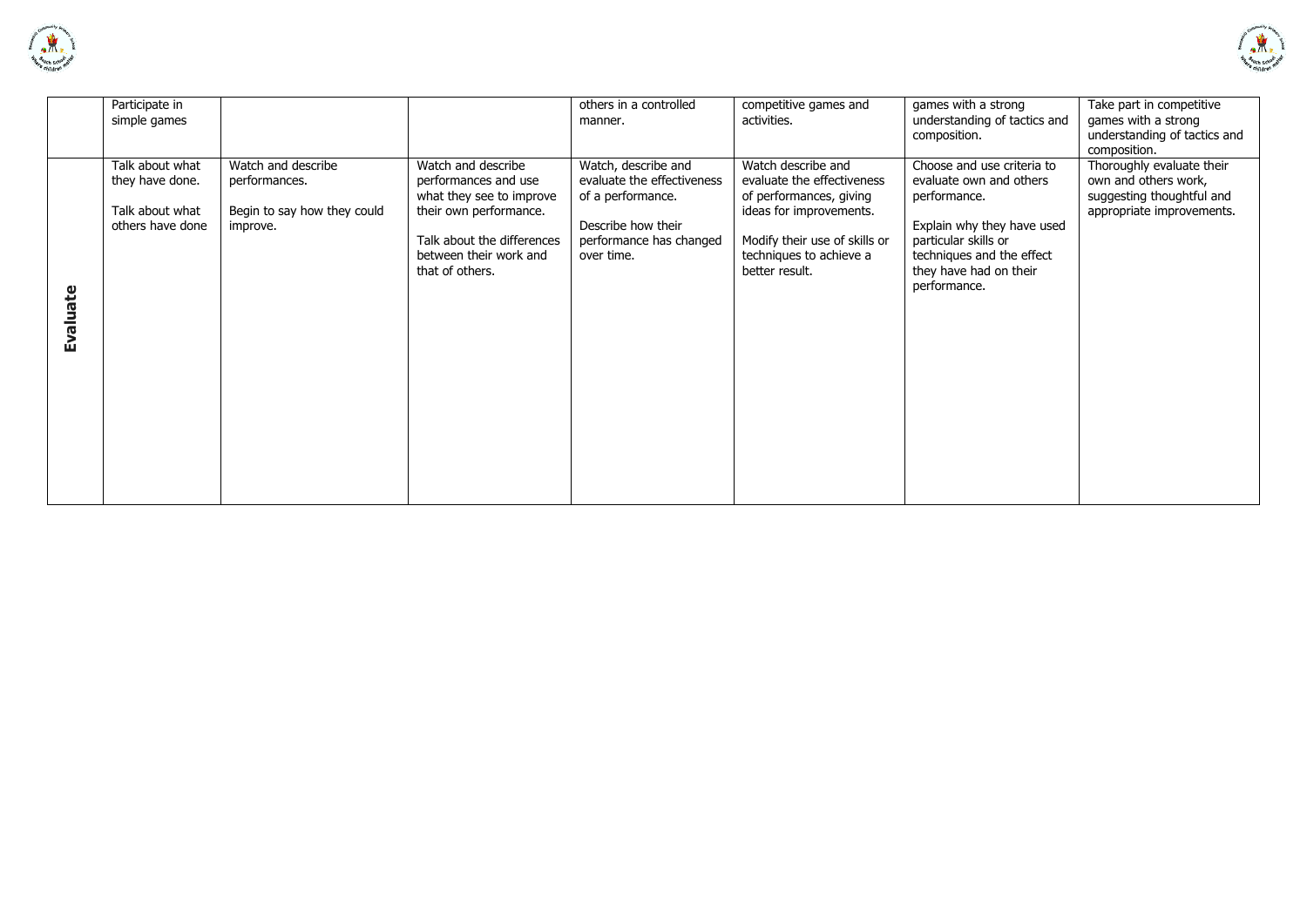

## **Skills and Progression Map:Games**

**ALL Schools Cardinal** 

| <b>EYFS</b>               |                                                                 |                                                   | <b>KS1 National Curriculum Aims</b>                |                                                          | <b>KS2 National Curriculum Aims</b>                |                                                                |                                                                |  |
|---------------------------|-----------------------------------------------------------------|---------------------------------------------------|----------------------------------------------------|----------------------------------------------------------|----------------------------------------------------|----------------------------------------------------------------|----------------------------------------------------------------|--|
| $\bullet$                 | Negotiate space and obstacles safely, with                      |                                                   |                                                    | Pupils should develop fundamental movement               |                                                    |                                                                | Pupils should continue to apply and develop a broader range of |  |
|                           | consideration for themselves and others                         |                                                   | skills, become increasingly competent and          |                                                          |                                                    | skills, learning how to use them in different ways and to link |                                                                |  |
| $\bullet$                 | Demonstrate strength, balance and<br>coordination when playing. |                                                   | confident and access a broad range of              |                                                          |                                                    | them to make actions and sequences of movement. They should    |                                                                |  |
| $\bullet$                 | Move energetically, such as running, jumping,                   |                                                   | opportunities to extend their agility, balance and |                                                          |                                                    |                                                                | enjoy communicating, collaborating and competing with each     |  |
|                           | dancing, hopping, skipping and climbing.                        |                                                   |                                                    | coordination, individually and with others. They         |                                                    |                                                                | other. They should develop an understanding of how to improve  |  |
|                           |                                                                 |                                                   |                                                    | should be able to engage in competitive (both            |                                                    | in different physical activities and sports and learn how to   |                                                                |  |
|                           |                                                                 |                                                   |                                                    | against self and against others) and co-operative        |                                                    | evaluate and recognise their own success. Pupils should be     |                                                                |  |
|                           |                                                                 |                                                   |                                                    | physical activities, in a range of increasingly          | taught to:                                         |                                                                |                                                                |  |
|                           |                                                                 |                                                   | challenging situations.                            |                                                          |                                                    |                                                                | use running, jumping, throwing and catching in isolation       |  |
|                           |                                                                 |                                                   | Pupils should be taught to:                        |                                                          | and in combination;                                |                                                                |                                                                |  |
|                           |                                                                 |                                                   | $\bullet$                                          | master basic movements including                         | $\bullet$                                          |                                                                | play competitive games, modified where appropriate [for        |  |
|                           |                                                                 |                                                   |                                                    | running, jumping, throwing and                           |                                                    | example, badminton, basketball, cricket, football,             |                                                                |  |
|                           |                                                                 |                                                   |                                                    | catching, as well as developing balance,                 |                                                    |                                                                | hockey, netball, rounders and tennis], and apply basic         |  |
|                           |                                                                 |                                                   |                                                    | agility and co-ordination, and begin to                  |                                                    | principles suitable for attacking and defending;               |                                                                |  |
|                           |                                                                 |                                                   | apply these in a range of activities;              |                                                          | $\bullet$                                          | develop flexibility, strength, technique, control and          |                                                                |  |
|                           |                                                                 |                                                   | $\bullet$                                          | participate in team games, developing                    |                                                    |                                                                | balance [for example, through athletics and gymnastics];       |  |
|                           |                                                                 |                                                   | simple tactics for attacking and                   |                                                          | $\bullet$                                          | compare their performances with previous ones and              |                                                                |  |
|                           |                                                                 |                                                   | defending;                                         |                                                          |                                                    |                                                                | demonstrate improvement to achieve their personal best.        |  |
|                           |                                                                 |                                                   | $\bullet$                                          | perform dances using simple movement                     |                                                    |                                                                |                                                                |  |
|                           |                                                                 |                                                   | patterns                                           |                                                          |                                                    |                                                                |                                                                |  |
| <b>Skill</b>              | <b>Reception</b>                                                | <b>Year One</b>                                   | <b>Year Two</b>                                    | <b>Year Three</b>                                        | <b>Year Four</b>                                   | <b>Year Five</b>                                               | <b>Year Six</b>                                                |  |
|                           | Describe how the body<br>feels when still and                   | Describe how the body<br>feels before, during and | Recognise and describe<br>how the body feels       | Recognise and describe the<br>effects of exercise on the | Describe how the body<br>reacts at different times | Know and understand<br>the reasons for                         | Understand the importance<br>of warming up and cooling         |  |
|                           | when exercising.                                                | after exercise.                                   | during and after different                         | body.                                                    | and how this affects                               | warming up and                                                 | down.                                                          |  |
|                           |                                                                 |                                                   | physical activities.                               | Know the importance of                                   | performance.                                       | cooling down.                                                  | Carry out warm-ups and                                         |  |
|                           | Carry and place<br>equipment safely.                            |                                                   | Explain what they need                             | strength and flexibility for                             | Explain why exercise is                            | Explain some safety                                            | cool-downs safely and                                          |  |
|                           |                                                                 |                                                   | to stay healthy.                                   | physical activity.                                       | good for your health.                              | principles when<br>preparing for and                           | effectively.                                                   |  |
|                           |                                                                 |                                                   |                                                    | Explain why it is important                              | Know some reasons for                              | during exercise.                                               | Understand why exercise is                                     |  |
| <b>Health and Fitness</b> |                                                                 |                                                   |                                                    | to warm up and cool down.                                | warming up and cooling                             |                                                                | good for health, fitness and<br>wellbeing.                     |  |
|                           |                                                                 |                                                   |                                                    |                                                          | down.                                              |                                                                |                                                                |  |
|                           |                                                                 |                                                   |                                                    |                                                          |                                                    |                                                                | Know ways they can become<br>healthier.                        |  |
|                           |                                                                 |                                                   |                                                    |                                                          |                                                    |                                                                |                                                                |  |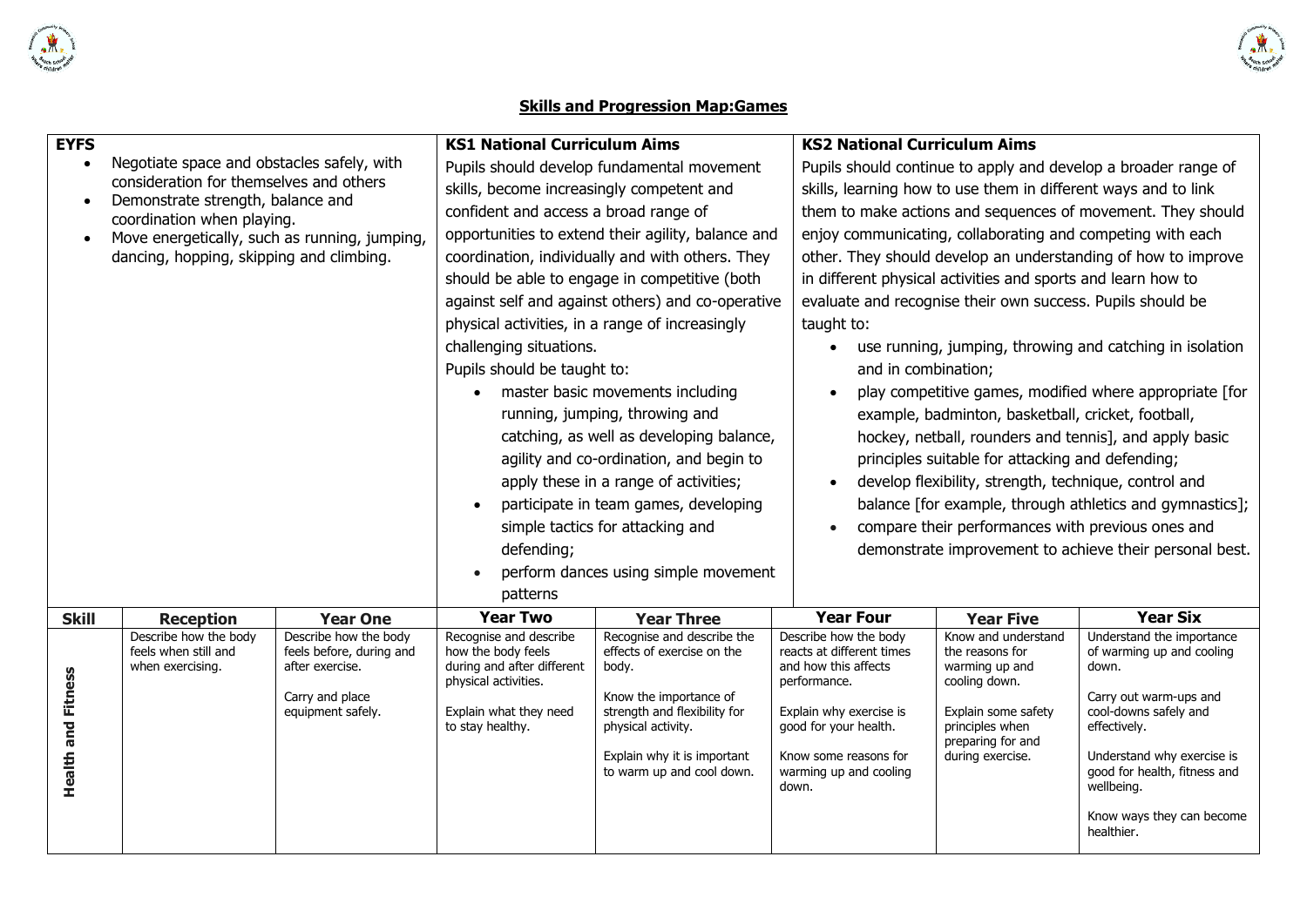



| Striking and hitting a ball  | Hit a ball with a bat or<br>racquet.                                                                                             | Strike or hit a ball<br>with increasing<br>control.                                                                                                         | Strike or hit a ball<br>with increasing<br>control.<br>Learn skills for<br>playing striking and<br>fielding games.<br>Position the body to<br>strike a ball.                                                                                                                                                      | Demonstrate successful<br>hitting and striking skills.<br>Develop a range of skills in<br>striking (and fielding where<br>appropriate).<br>Practise the correct batting<br>technique and use it in a<br>game.<br>Strike the ball for distance.                                                                                               | Use a bat racquet or<br>hockey stick to hit a ball or<br>shuttlecock with accuracy<br>and control.<br>Accurately serve<br>underarm.<br>Build a rally with a<br>partner.<br>Use at least two different<br>shots in a game situation.<br>Use hand eye coordination<br>to strike a moving and<br>stationary ball. | Use different<br>techniques to hit a<br>ball.<br>Identify and apply<br>techniques for hitting<br>a tennis ball.<br>Explore when different<br>shots are best used.<br>Develop a backhand<br>technique and use it in<br>a game.<br>Practise techniques for<br>all strokes. | Hit a bowled ball over<br>longer distances.<br>Use good hand-eye<br>coordination to be able<br>to direct a ball when<br>striking or hitting.<br>Understand how to serve<br>in order to start a game. |
|------------------------------|----------------------------------------------------------------------------------------------------------------------------------|-------------------------------------------------------------------------------------------------------------------------------------------------------------|-------------------------------------------------------------------------------------------------------------------------------------------------------------------------------------------------------------------------------------------------------------------------------------------------------------------|----------------------------------------------------------------------------------------------------------------------------------------------------------------------------------------------------------------------------------------------------------------------------------------------------------------------------------------------|----------------------------------------------------------------------------------------------------------------------------------------------------------------------------------------------------------------------------------------------------------------------------------------------------------------|--------------------------------------------------------------------------------------------------------------------------------------------------------------------------------------------------------------------------------------------------------------------------|------------------------------------------------------------------------------------------------------------------------------------------------------------------------------------------------------|
| Throwing and catching a ball | Roll equipment in<br>different ways.<br>Throw underarm.<br>Throw an object at a<br>target.<br>Catch equipment using<br>two hands | Throw underarm and<br>overarm.<br>Catch and bounce a ball.<br>Use rolling skills in a<br>game.<br>Practise accurate<br>throwing and consistent<br>catching. | Throw different types of<br>equipment in different<br>ways, for accuracy and<br>distance.<br>Throw, catch and bounce<br>a ball with a partner.<br>Use throwing and<br>catching skills in a game.<br>Throw a ball for distance.<br>Use hand-eye<br>coordination to control a<br>ball.<br>Vary types of throw used. | Throw and catch with<br>greater control and<br>accuracy.<br>Practise the correct<br>technique for catching a ball<br>and use it in a game.<br>Perform a range of catching<br>and gathering skills with<br>control.<br>Catch with increasing control<br>and accuracy.<br>Throw a ball in different<br>ways (e.g. high, low, fast or<br>slow). | Develop different ways of<br>throwing and catching.                                                                                                                                                                                                                                                            | Consolidate different<br>ways of throwing and<br>catching, and know<br>when each is<br>appropriate in a game.                                                                                                                                                            | Throw and catch accurately<br>and successfully under<br>pressure in a game.                                                                                                                          |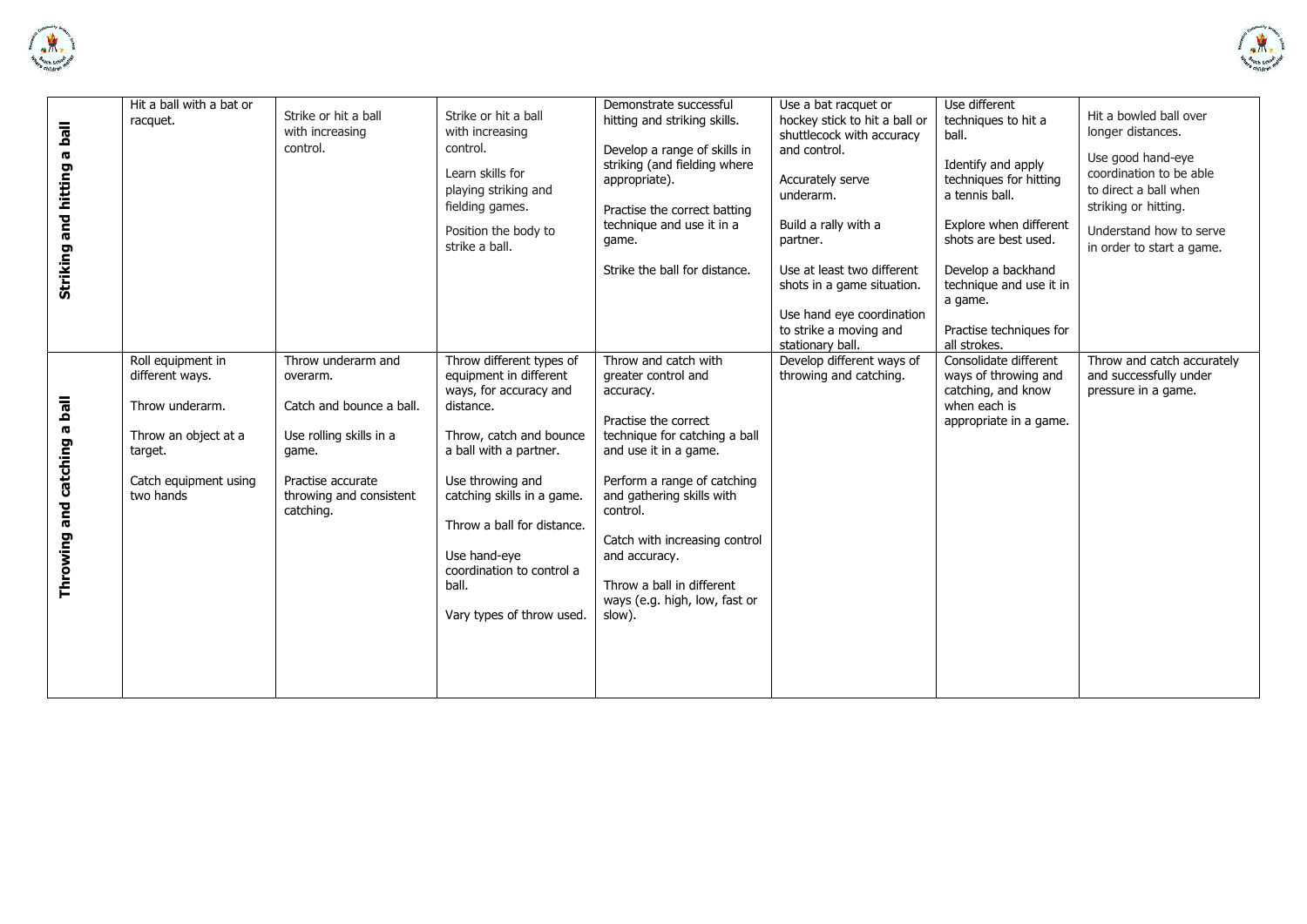



| Travelling with a ball       | Move a ball in different<br>ways, including<br>bouncing and kicking.<br>Use equipment to<br>control a ball. | Travel with a ball in<br>different ways.<br>Travel with a ball in<br>different directions (side<br>to side, forwards and<br>backwards) with control<br>and fluency. | Bounce and kick a ball<br>whilst moving. Use<br>kicking skills in a game.<br>Use dribbling skills in a<br>game. | Move with the ball in a<br>variety of ways with some<br>control.<br>Use two different ways of<br>moving with a ball in a<br>game. | Move with the ball using a<br>range of techniques<br>showing control and<br>fluency.    | Use a variety of ways<br>to dribble in a game<br>with success.<br>Use ball skills in<br>various ways, and<br>begin to link together. | Show confidence in using ball<br>skills in various ways in a<br>game situation, and link<br>these together effectively.                                             |
|------------------------------|-------------------------------------------------------------------------------------------------------------|---------------------------------------------------------------------------------------------------------------------------------------------------------------------|-----------------------------------------------------------------------------------------------------------------|-----------------------------------------------------------------------------------------------------------------------------------|-----------------------------------------------------------------------------------------|--------------------------------------------------------------------------------------------------------------------------------------|---------------------------------------------------------------------------------------------------------------------------------------------------------------------|
| lled<br><b>IQ</b><br>Passing | Kick an object at a<br>target.                                                                              | Pass the ball to another<br>player in a game.<br>Use kicking skills in a<br>game.                                                                                   | Know how to pass the<br>ball in different ways.                                                                 | Pass the ball in two different<br>ways in a game situation<br>with some success.                                                  | Pass the ball with<br>increasing speed, accuracy<br>and success in a game<br>situation. | Pass a ball with speed<br>and accuracy using<br>appropriate techniques<br>in a game situation.                                       | Choose and make the best<br>pass in a game situation and<br>link a range of skills together<br>with fluency, e.g.<br>Passing and receiving the ball<br>on the move. |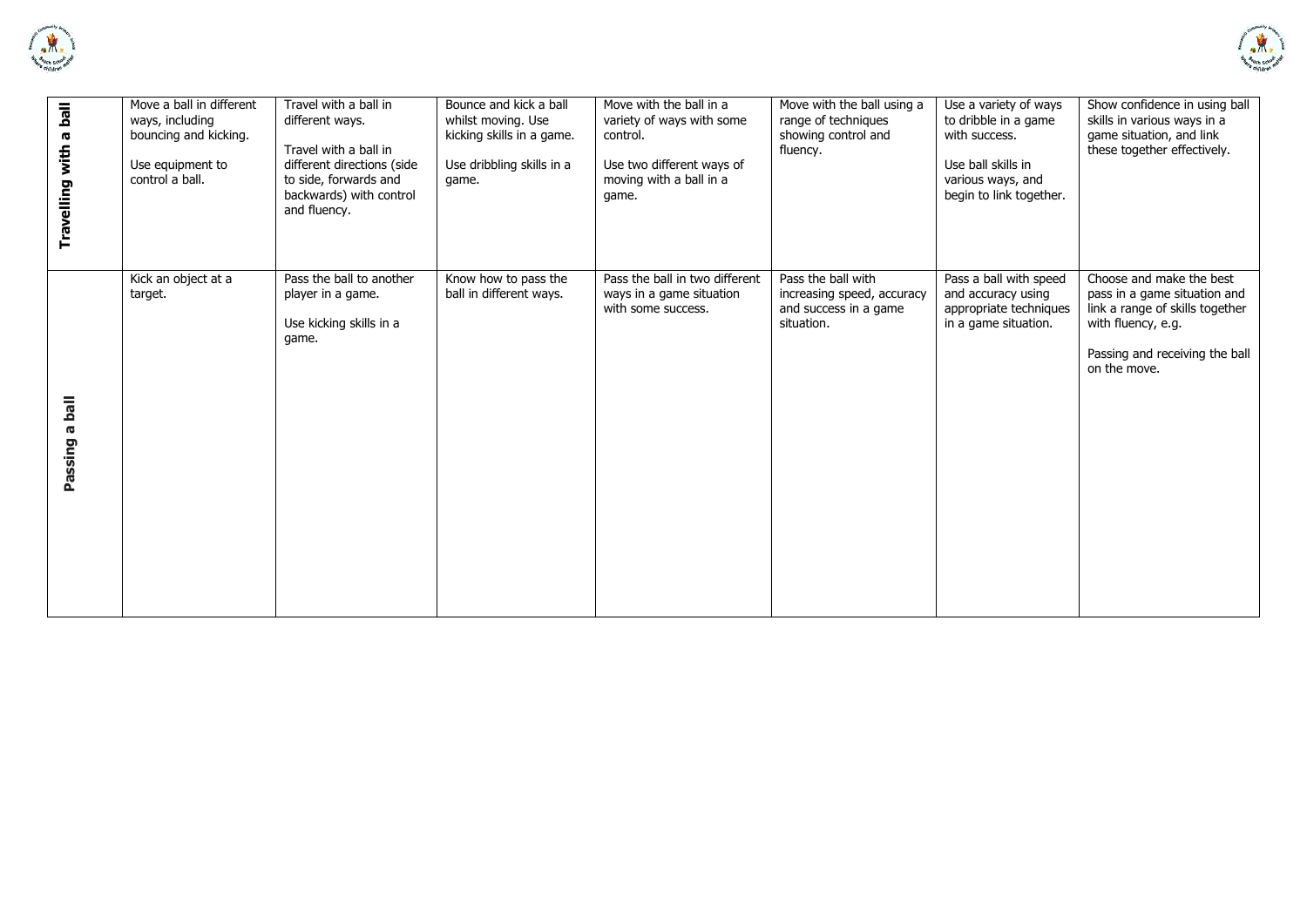



| Possession  |                                                                                                                    |                                                                                                                                             |                                                                                                                                                                                                                                       | Know how to keep and win<br>back possession of the ball<br>in a team game. | Occasionally contribute<br>towards helping their team<br>to keep and win back<br>possession of the ball in a<br>team game. | Keep and win back<br>possession of the ball<br>effectively in a team<br>game. | Keep and win back<br>possession of the ball<br>effectively and in a variety of<br>ways in a team game. |
|-------------|--------------------------------------------------------------------------------------------------------------------|---------------------------------------------------------------------------------------------------------------------------------------------|---------------------------------------------------------------------------------------------------------------------------------------------------------------------------------------------------------------------------------------|----------------------------------------------------------------------------|----------------------------------------------------------------------------------------------------------------------------|-------------------------------------------------------------------------------|--------------------------------------------------------------------------------------------------------|
| Using space | Move safely around the<br>space and equipment.<br>Travel in different ways<br>including sideways and<br>backwards. | Use different ways of<br>travelling in different<br>directions or pathways.<br>Run at different speeds.<br>Begin to use space in a<br>game. | Use different ways of<br>travelling at different<br>speeds and following<br>different pathways,<br>directions or courses.<br>Change speed and<br>direction whilst running.<br>Begin to choose and use<br>the best space in a<br>game. | Find a useful space and get<br>into it to support<br>teammates.            | Make the best use of<br>space to pass and receive<br>the ball.                                                             | Demonstrate an<br>increasing awareness<br>of space.                           | Demonstrate a good<br>awareness of space.                                                              |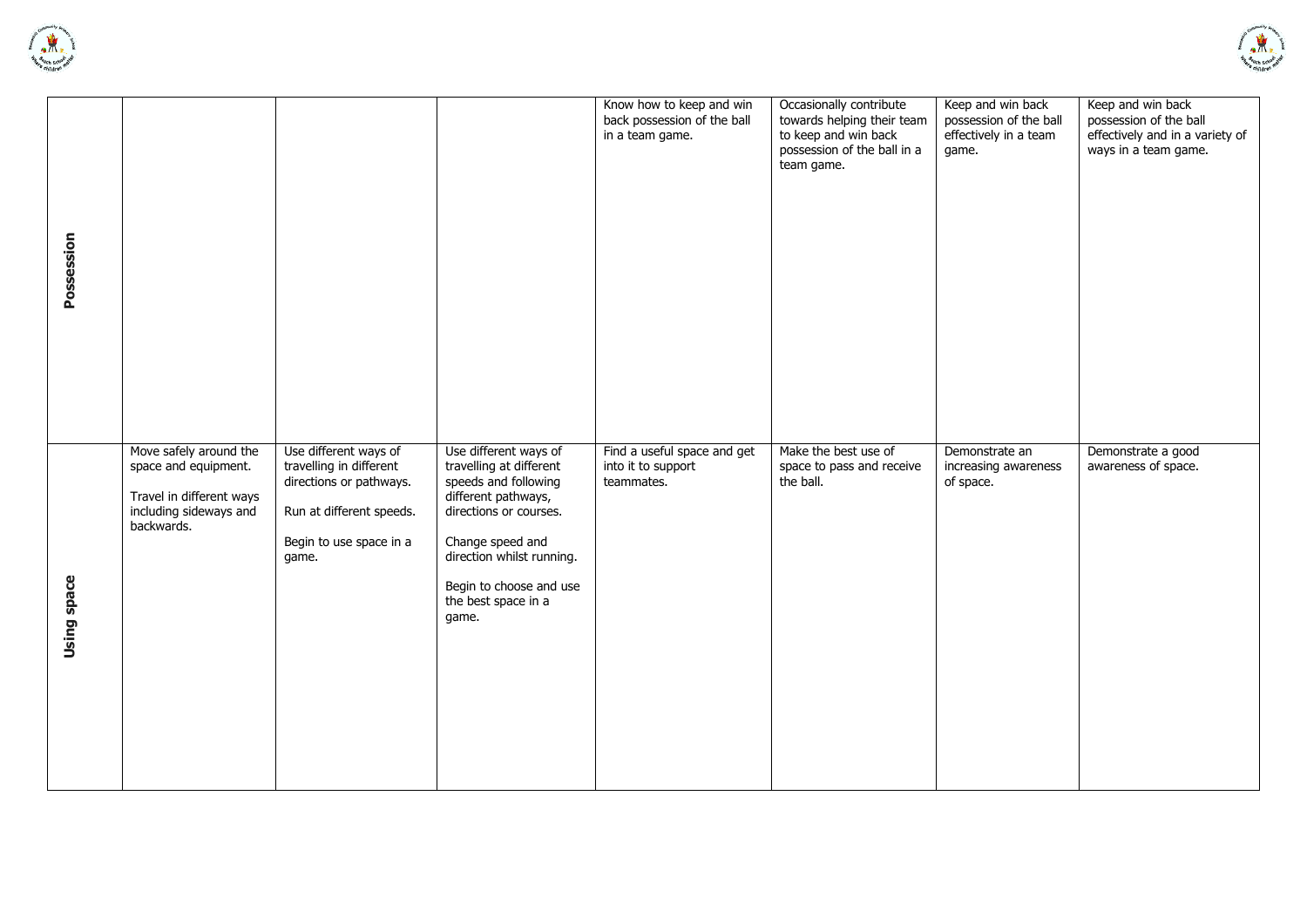



| Attacking and defending |                      | Incidental/Not actively<br>taught.                                                               | Begin to use and<br>understand the terms<br>attacking and defending.<br>Use at least one<br>technique to attack or<br>defend to play a game<br>successfully. | Use simple attacking and<br>defending skills in a game.<br>Use fielding skills to stop a<br>ball from travelling past<br>them.                                            | Use a range of attacking<br>and defending skills and<br>techniques in a game.<br>Use fielding skills as an<br>individual player to<br>prevent a player from<br>scoring. | Choose the best<br>tactics for attacking<br>and defending.<br>Shoot in a game.<br>Use fielding skills as a<br>team to prevent the<br>opposition from<br>scoring. | Think ahead and create a<br>plan of attack or defence.<br>Apply knowledge of skills for<br>attacking and defending.<br>Work as a team to develop<br>fielding strategies to prevent<br>the opposition from scoring. |
|-------------------------|----------------------|--------------------------------------------------------------------------------------------------|--------------------------------------------------------------------------------------------------------------------------------------------------------------|---------------------------------------------------------------------------------------------------------------------------------------------------------------------------|-------------------------------------------------------------------------------------------------------------------------------------------------------------------------|------------------------------------------------------------------------------------------------------------------------------------------------------------------|--------------------------------------------------------------------------------------------------------------------------------------------------------------------------------------------------------------------|
| Tactics and rules       | Follow simple rules. | Follow simple rules to<br>play games including<br>team games.<br>Use simple attacking<br>skills. | Understand the<br>importance of rules in<br>games.<br>Use at least one<br>technique to attack or<br>defend to play a game<br>successfully.                   | Apply and follow rules fairly.<br>Understand and begin to<br>apply the basic principles of<br>invasion games.<br>Know how to play a striking<br>and fielding game fairly. | Vary the tactics they use<br>in a game.<br>Adapt rules to alter<br>games.                                                                                               | Know when to pass<br>and when to dribble in<br>a game.<br>Devise and adapt rules<br>to create their own<br>game.                                                 | Follow and create<br>complicated rules to play a<br>game successfully.<br>Communicate plans to others<br>during a game.<br>Lead others during a game.                                                              |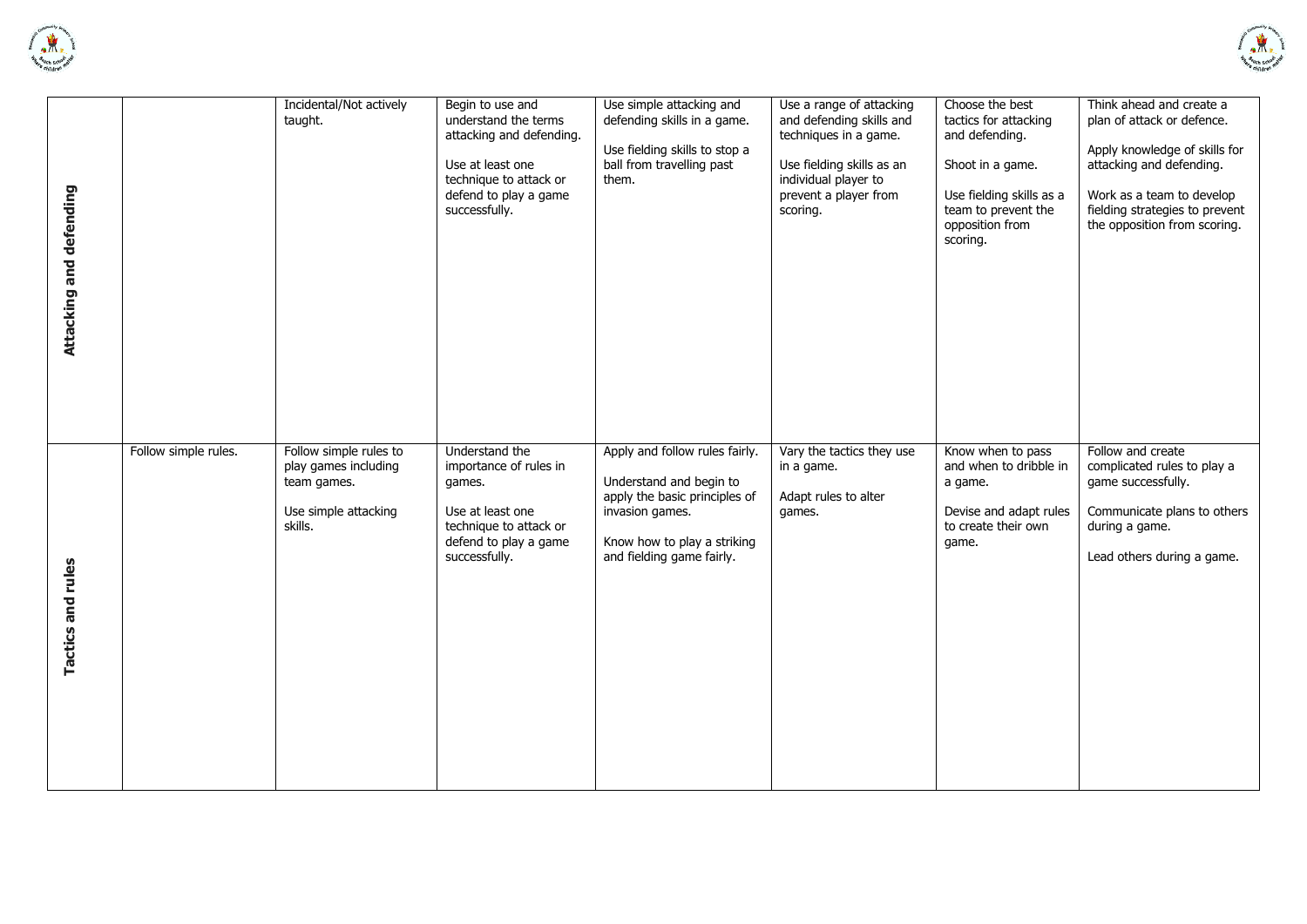



| Compete/Perform | Control my body when<br>performing a sequence<br>of movements.<br>Participate in simple<br>games. | Perform using a range of<br>actions and body parts<br>with some coordination.<br>Begin to perform learnt<br>skills with some control.<br>Engage in competitive<br>activities and team<br>games. | Perform learnt skills with<br>increasing control.                                                                                                                            | Develop the quality of the<br>actions in their<br>performances.<br>Perform learnt skills and<br>techniques with control and<br>confidence.<br>Compete against self and<br>others in a controlled<br>manner. | Perform and apply skills<br>and techniques with<br>control and accuracy.<br>Take part in a range of<br>competitive games and<br>activities.                                      | Consistently perform<br>and apply skills and<br>techniques with<br>accuracy and control.<br>Take part in<br>competitive games<br>with a strong<br>understanding of<br>tactics and<br>composition.       | Perform and apply a variety<br>of skills and techniques<br>confidently, consistently and<br>with precision.<br>Take part in competitive<br>games with a strong<br>understanding of tactics and<br>composition. |
|-----------------|---------------------------------------------------------------------------------------------------|-------------------------------------------------------------------------------------------------------------------------------------------------------------------------------------------------|------------------------------------------------------------------------------------------------------------------------------------------------------------------------------|-------------------------------------------------------------------------------------------------------------------------------------------------------------------------------------------------------------|----------------------------------------------------------------------------------------------------------------------------------------------------------------------------------|---------------------------------------------------------------------------------------------------------------------------------------------------------------------------------------------------------|----------------------------------------------------------------------------------------------------------------------------------------------------------------------------------------------------------------|
| <b>Evaluate</b> | Talk about what they<br>have done.<br>Talk about what others<br>have done.                        | Watch and describe<br>performance.<br>Begin to say how they<br>could improve.                                                                                                                   | Watch and describe<br>performances, and use<br>what they see to improve<br>their own performance.<br>Talk about the<br>differences between their<br>work and that of others. | Watch, describe and<br>evaluate the effectiveness of<br>a performance.<br>Describe how their<br>performance has improved<br>over time.                                                                      | Watch, describe and<br>evaluate effectiveness of<br>performances, giving ideas<br>for improvement.<br>Modify their use of skills or<br>techniques to achieve a<br>better result. | Choose and use<br>criteria to evaluate<br>own and others'<br>performance.<br>Explain why they have<br>used particular skills or<br>techniques, and the<br>effect they have had<br>on their performance. | Thoroughly evaluate their<br>own and others' work,<br>suggesting thoughtful and<br>appropriate improvements.                                                                                                   |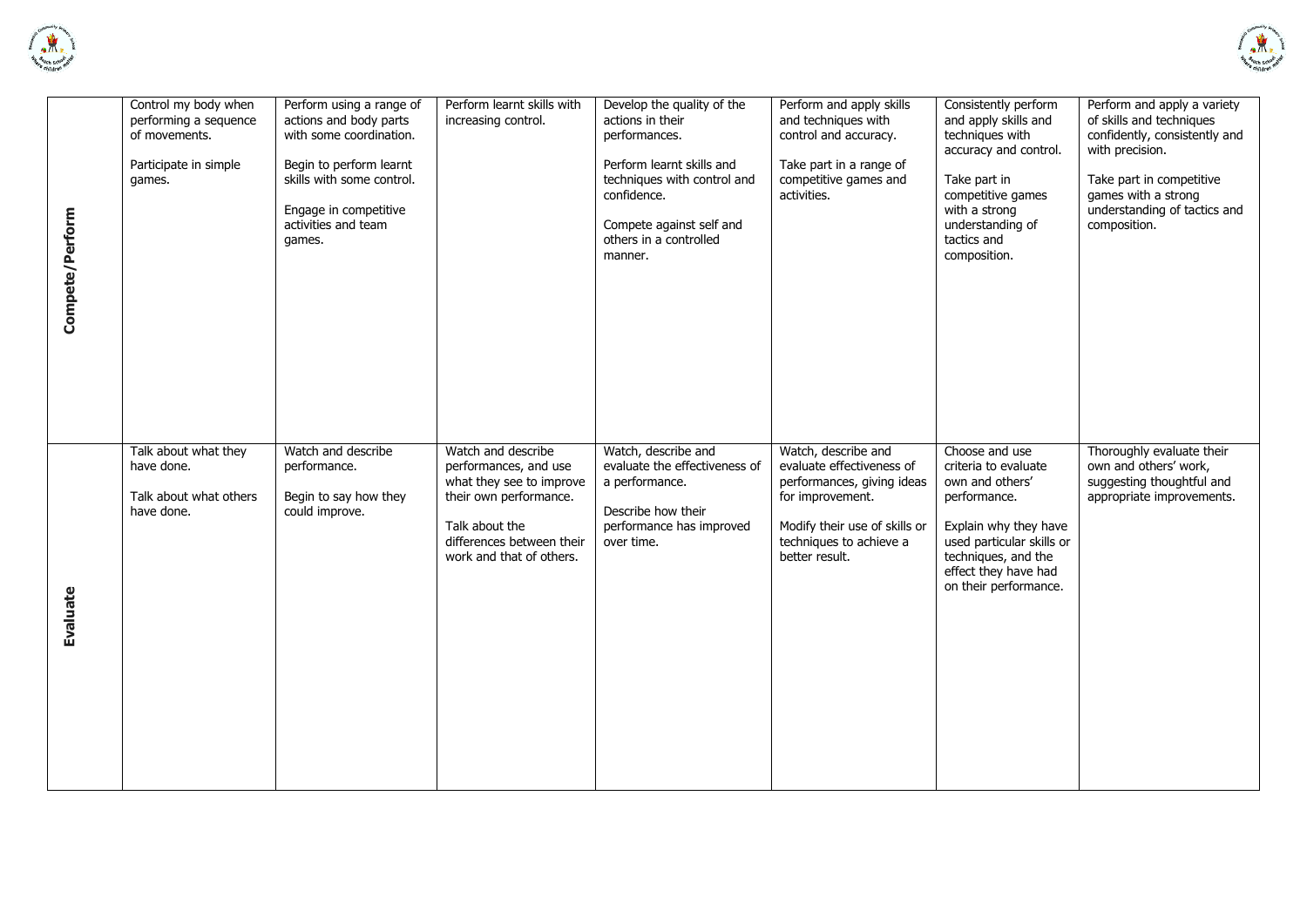

#### **Skills and Progression: KS1 Yoga**

## **KS1 National Curriculum Aims**

Pupils should develop fundamental movement skills, become increasingly competent and confident and access a broad range of opportunities to extend their agility, balance and coordination, individually and with others. They should be able to engage in competitive (both against self and against others) and co-operative physical activities, in a range of increasingly challenging situations. Pupils should be taught to:

- master basic movements including running, jumping, throwing and catching, as well as developing balance, agility and co-ordination, and begin to apply these in a range of activities;
- participate in team games, developing simple tactics for attacking and defending.

In addition to these PE objectives Yoga in KS1 will cover the following objectives in English and maths.

#### **English**

- Learning vocabulary: Mindfulness, wellbeing, posture, flexibility.
- Listening to and following instructions.
- Communicating with others.

#### **Maths**

- Creating shapes with their body.
- Counting for breathing and poses.
- Matching a partner.

| Year 1                                                              | <b>Year 2</b>                                                    |
|---------------------------------------------------------------------|------------------------------------------------------------------|
| I can recognise changes in my body when I do exercise.<br>$\bullet$ | I am beginning to provide feedback using key words.<br>$\bullet$ |
| • I can remember and repeat actions, linking poses together.        | I can copy, remember and repeat yoga flows.<br>$\bullet$         |
| • I can say what I liked about someone else's flow.                 | • I can describe how my body feels during exercise.              |
| • I can show an awareness of space when travelling.                 | • I can move from one pose to thinking about my breath.          |
| • I can work with others to create poses.                           | • I can use clear shapes when performing poses.                  |
|                                                                     | • I can work with others to create simple flows showing some     |
|                                                                     | control.                                                         |